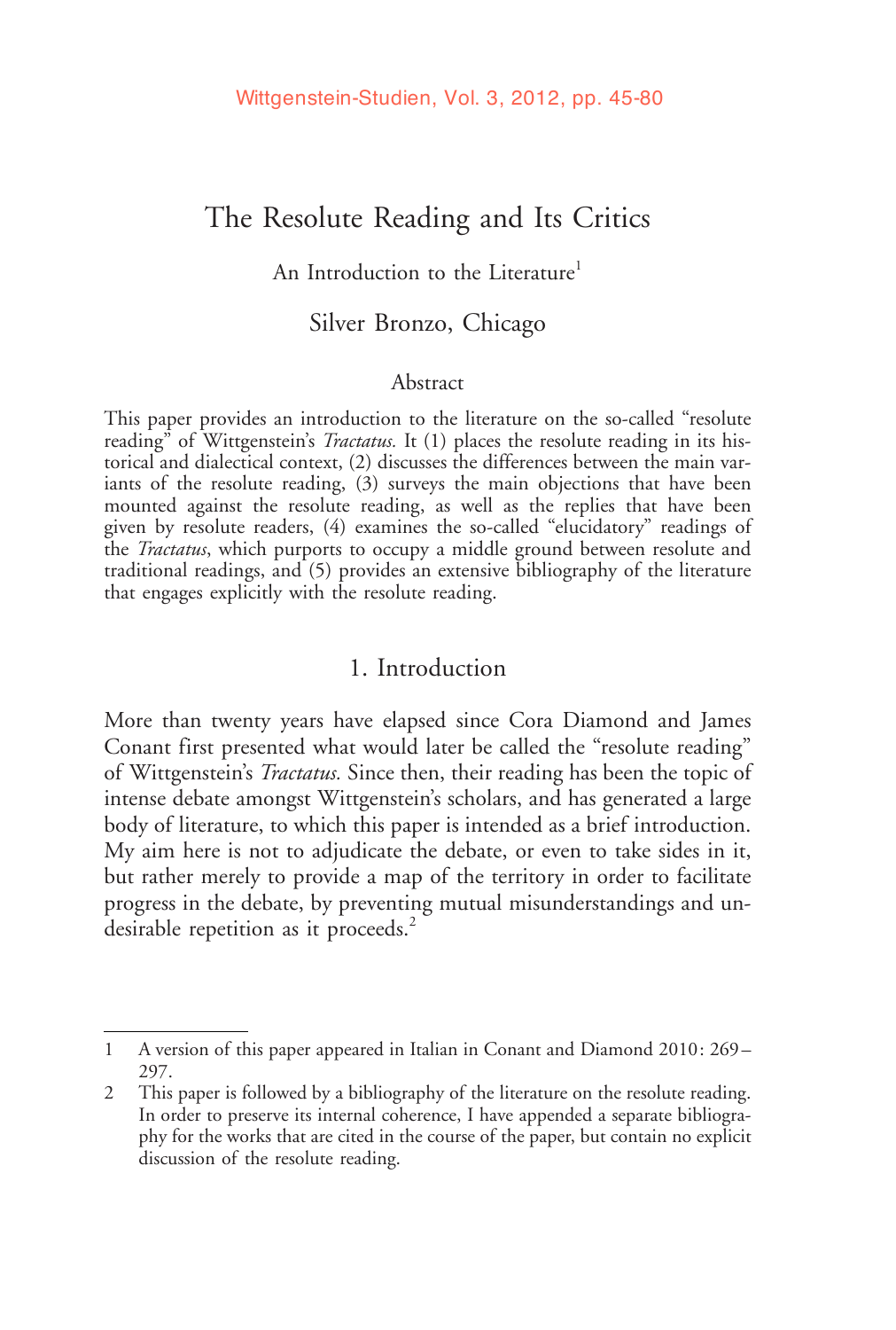# 2. The resolute reading in its historical context

The main advocates of the "resolute reading" are Cora Diamond and James Conant, who began to elaborate it in the late Eighties. The earliest outline of the reading appeared in an essay by Cora Diamond, "Throwing Away the Ladder: How to Read the *Tractatus*", which was first published in 1988 and then collected in the seminal volume by the same author, The Realistic Spirit: Wittgenstein, Philosophy and the Mind (Diamond 1991a). In the same years, Conant began to publish his papers on the Tractatus, while he was still a doctoral candidate at Harvard. That was also the time when Diamond and Conant started a lasting relationship of intellectual collaboration, which issued only occasionally in co-authored works (Conant and Diamond 2004), but is explicitly acknowledged by both authors (Conant 2001a: 104; Diamond 2001: 110).

During the Nineties, the resolute reading gave rise to an intense debate amongst Wittgenstein scholars, eliciting a wide range of responses from strong criticisms to round endorsements. I will discuss in detail the criticisms to the resolute reading in § 4. As for the endorsements, Conant has recently listed the following authors as resolute readers (in addition, of course, to himself and Diamond): Kevin Cahill, Alice Crary, Ed Dain, Rob Deans, Piergiorgio Donatelli, Burton Dreben, Juliet Floyd, Warren Goldfarb, Logi Gunnarsson, Martin Gustafsson, Michael Kremer, Oskari Kuusela, Thomas Ricketts, Rupert Read, Matt Ostrow and Ed Witherspoon (Conant 2007: 111, note 3). To that list, we can add Phil Hutchinson and Denis McManus. Also noteworthy in this connection are the late essays of Gordon Baker (collected in the posthumous Baker 2004). In these Baker rejects some of the central tenets of the influential interpretation of Wittgenstein's philosophy that he had developed in collaboration with Peter Hacker during the previous decades, and comes to agree with some claims that play a central role in the resolute reading. Finally, a sustained engagement and a significant convergence with the resolute reading can also be found in last two books of Aldo Giorgio Gargani (Gargani 2003, 2008). Even if we abstract from its exegetical and philosophical merits, it seems fair to say that the resolute reading has occupied a central position in the Wittgenstein scholarship of the last two decades; a fact reflected in how many of the introductions to Wittgenstein's philosophy published of late contain detailed discussions of the resolute reading, even when their authors are in sharp disagreement with it (cf. Stern 2004; Nordmann 2005; White 2006).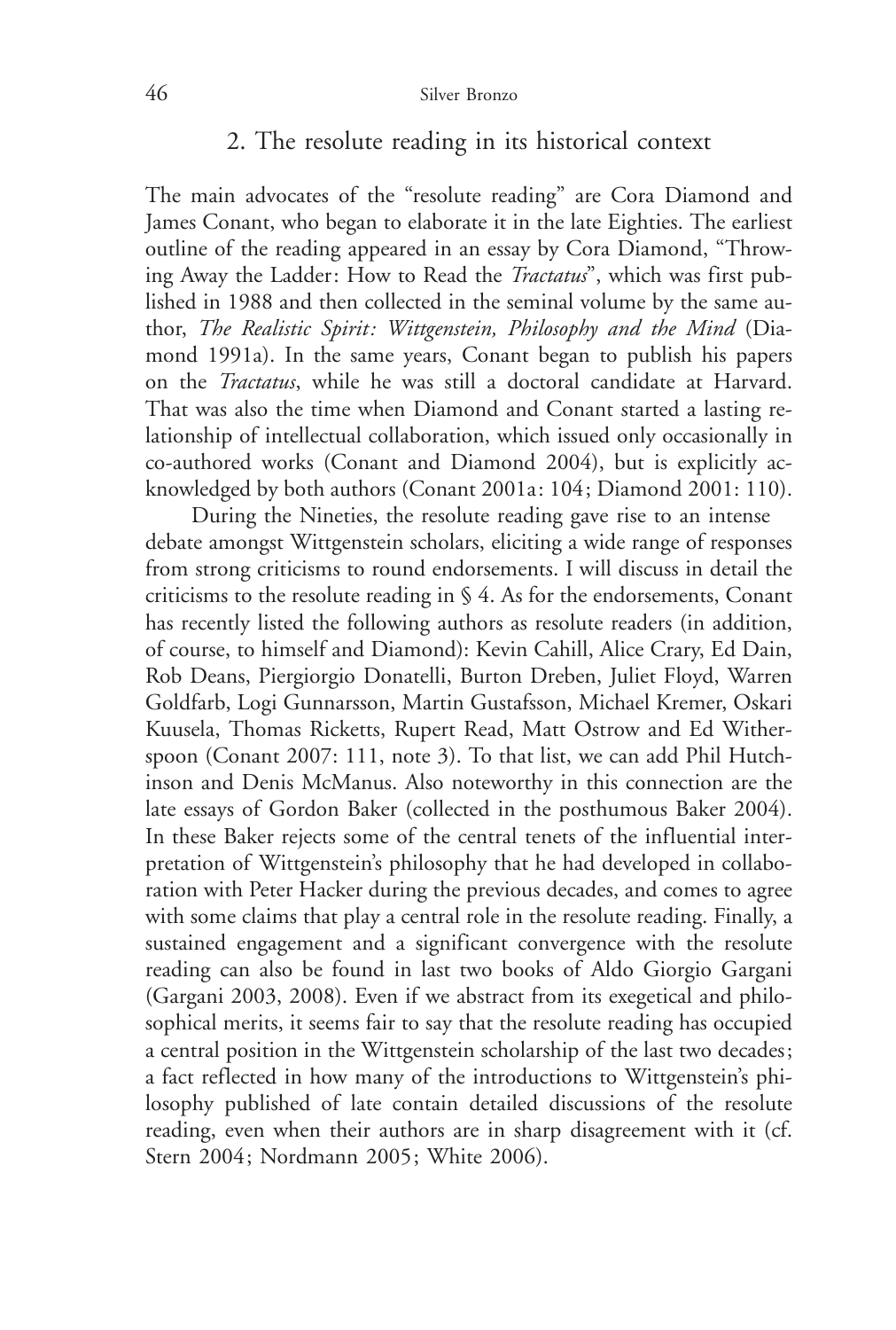The term "resolute reading" was introduced by Thomas Ricketts, and first used in print by Warren Goldfarb in his review of The Realistic Spirit (Goldfarb 1997). It refers to the way in which, according to Conant and Diamond, we should read the penultimate section of the *Tractatus*, which states:

My propositions are elucidatory in this way: he who understand me finally recognizes them as nonsensical, when he has climbed out through them, on them, over them. (He must so to speak throw away the ladder, after he has climbed up on it.) (TLP 1922: 6.54; amended translation).

According to Conant and Diamond, this remark is interpreted in an "irresolute" way whenever a reader thinks that the elucidatory propositions of the Tractatus, even though "strictly speaking" nonsensical, are nonetheless capable of conveying ineffable insights into the nature of reality, thought, and language. An irresolute reader, in other words, admits that the propositions of the Tractatus must be eventually recognized as nonsensical, but then chickens out (to use a colorful expression of Cora Diamond; see Diamond 1991a: 181) and claims that they serve to communicate some special sort of content. A "resolute" reading of 6.54, in contrast, is one which maintains that that the sentences that compose the body of the text must be recognized to be  $\text{simply}$  nonsensical – i.e. seen as string of words that convey no content whatsoever.

Although "resolute reading" is the term most commonly used in the literature to refer to such interpretations, several other labels have also been employed. Some critics, for example, have argued that terms such as "resolute" and "irresolute" have implicit moral connotations that hinder a dispassionate adjudication of the debate, and suggest that each side should be identified by means of a more neutral expression (Stern 2004: 44 – 45). Sharing this dissatisfaction with the term "resolute reading", several scholars have opted for the label "therapeutic reading" (McGinn 1999; Hutto 2003; White 2006), a title intended to track Conant and Diamond's view that in his early work, just as much in his later, Wittgenstein did not aim to construct philosophical theories, but rather only to provide us with tools for dissolving philosophical problems. Other commentators have referred to the resolute reading as the "austere reading" (Williams 2004), in order to emphasize the importance of its commitment to attributing to the *Tractatus* an "austere" conception of nonsense: one according to which there is, from the point of view of logic, only one kind of nonsense, that is strings of signs that fail to express any content because of a failure on our part to assign them a determinate meaning.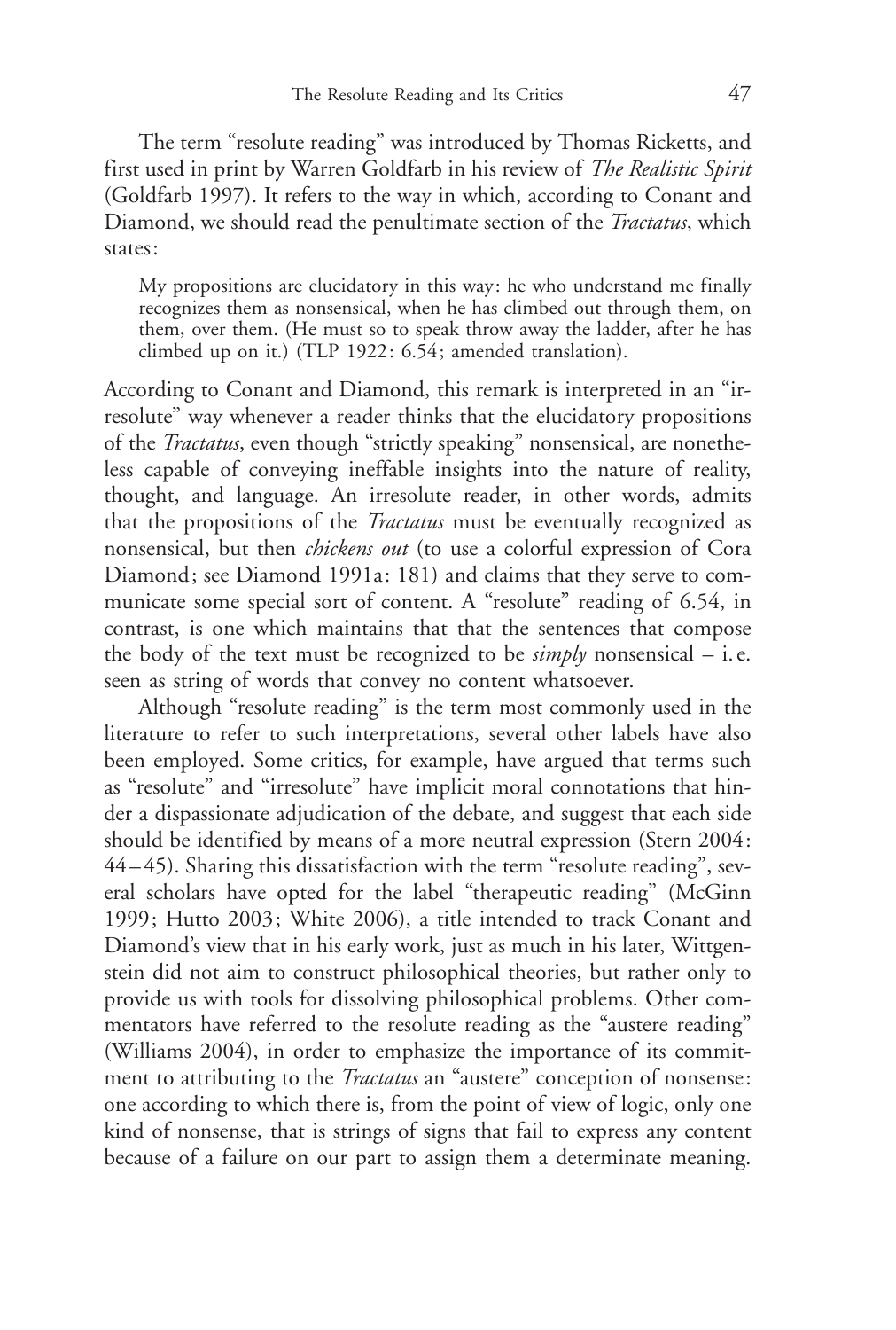This "austere" conception is opposed to a "substantial" conception of nonsense, under which it is claimed that in addition to austere (mere) nonsense there is a second, more philosophically interesting, kind of nonsense: the nonsense that arises when a proposition, in virtue of the meanings that have been assigned to its constitutive parts, transgresses the criteria specified by a theory of meaning, and thus manages to express a logically illegitimate kind of content.<sup>3</sup> Other critics have referred to the interpretation championed by Conant and Diamond as the "nihilist reading" (Emiliani 2003; Stern 2004) or the "postmodern reading" (Hacker 2000). And, finally, some have referred to it as the "new reading" (Proops 2001; Krebs 2001).

This last label merits a brief commentary, so that we can reach an adequate representation of the historical connections of the resolute reading. The label is mainly due to the title of an influential collection of essays, *The New Wittgenstein* (Crary and Read 2000), which played an important role in the dissemination of the resolute reading and in its own consolidation as a canon of texts and authors. It is noteworthy, however, that the essays on the Tractatus occupy only the second part of this collection: the first half being made up of essays on later Wittgenstein. Of particular importance, amongst these, are the pieces by John McDowell and Stanley Cavell. Their papers, however, could hardly be defined as "new" at the time of the publication of the collection, since the essay by McDowell was first published in 1981 (McDowell 1981), and the book from which the piece by Cavell was extracted was originally published in 1979 (Cavell 1979), and developed themes that the author had begun to articulate in print in the early  $1960\textdegree$ <sup>4</sup> So, whilst it might be appropriate to refer to the resolute reading of the Tractatus (as developed by Diamond and Conant since the end of the 1980's) as a "new reading" of that work, we should keep in mind that it has its roots – as suggested by the structure of the collection mentioned above – in an approach to later Wittgenstein which had already been around for several decades.

Perhaps it would not be an exaggeration to say that Diamond and Conant have tried to do with the Tractatus what Stanley Cavell had

<sup>3</sup> The terms "austere" and "substantial" conception of nonsense are Conant's. For a detailed discussion, see Conant 2002a.

<sup>4</sup> See especially Cavell 1962.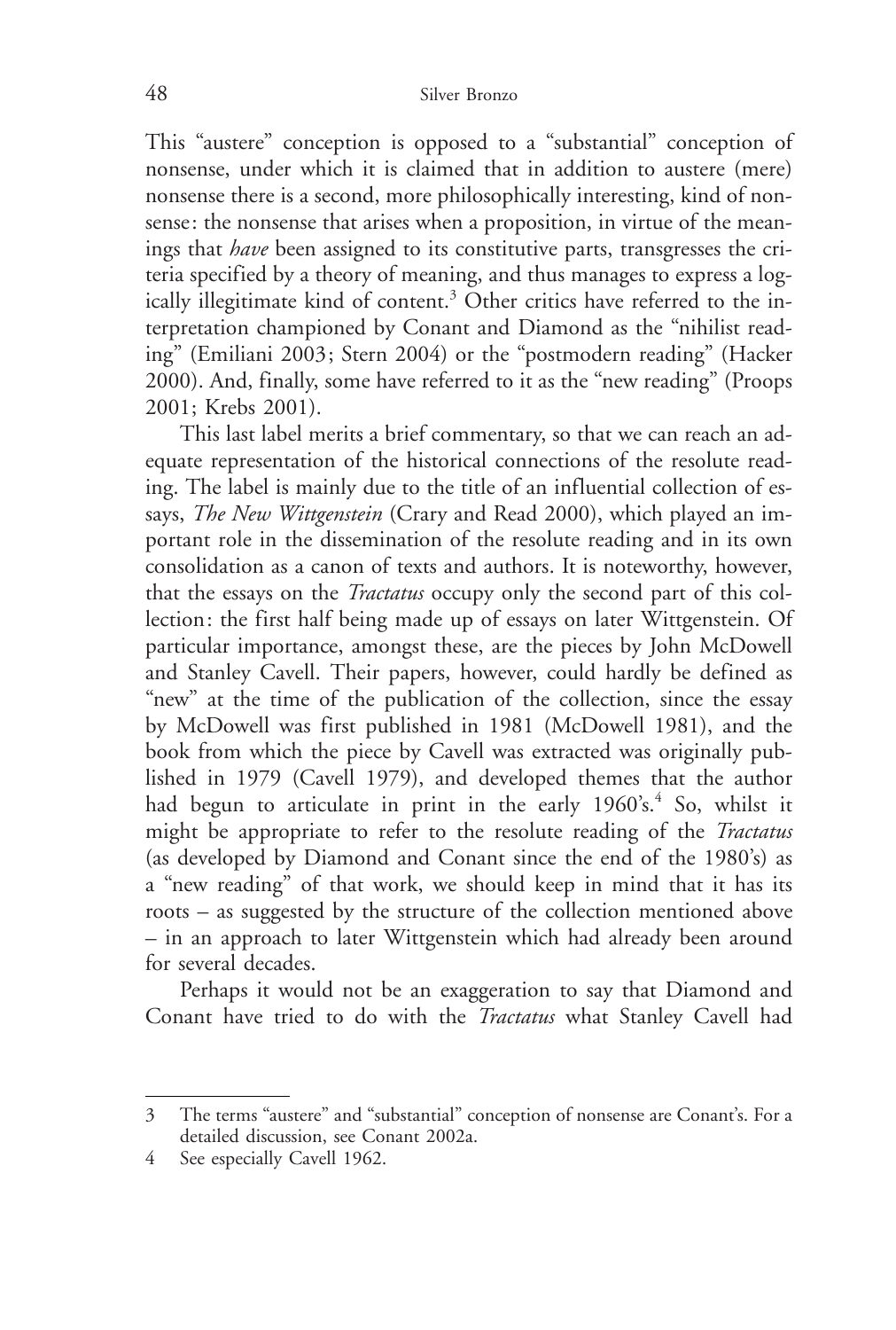done with the *Philosophical Investigations*.<sup>5</sup> Cavell had maintained that we cannot understand the Investigations unless we fully recognize the importance of the particular conception of the nature of philosophical problems that it embraces – a conception according to which philosophy is not a constructive discipline (on the model of the natural sciences), but rather an activity that can be called "therapeutic" because it aims at the dissolution of intellectual difficulties in which we find ourselves entangled as the result of philosophical reflection. If the goal of philosophy is to give us "knowledge", this is not knowledge of empirical facts or metaphysical super-facts, but knowledge of ourselves – of our tendency to fall into certain forms of illusion of meaning, and to imagine that a philosophical perspective permits us to evade the responsibility that we have for the way in which we speak and act. As Diamond writes,

[f ]or Cavell a theme has been how Wittgenstein's writing on language brings to attention our responsibility for our words, for meaning what we say, and the connection of Wittgenstein's methods, therefore, with understanding ourselves (Diamond 2001: 114).

Conant and Diamond maintain that this conception of the nature and aims of philosophy is already present in the Tractatus (which is not to say that they deny the presence of important discontinuities between early and later Wittgenstein: their thesis, as we shall see below, is rather that the real discontinuities in Wittgenstein's thought can only be grasped against the background of a full understanding of its continuities). In analogy to what Cavell had claimed about the *Investigations*, Conant and Diamond have maintained that we cannot understand the *Tractatus* unless we take into full account the specific conception of philosophy to which the book is committed.

There are therefore important connections between the resolute reading of the Tractatus and previous readings of later Wittgenstein. (As a matter of fact, the resolute reading, in virtue of these connections, has contributed to a renewal of interest in that sort of approach to later Wittgenstein.<sup>6</sup>) There are also, however, some connections between the reso-

<sup>5</sup> For an explicit acknowledgement of their deep debt to the Stanley Cavell, see Conant 2001a: 102, and Diamond 2001: 108.

<sup>6</sup> It seems accurate to say that during the 1980's the scholarship on Wittgenstein was dominated by the interpretations advanced by Michael Dummett, Saul Kripke, and Crispin Wright, according to which Wittgenstein's writings, both early and late, aim to construe (at least when they are at their best) some kind of theory of meaning.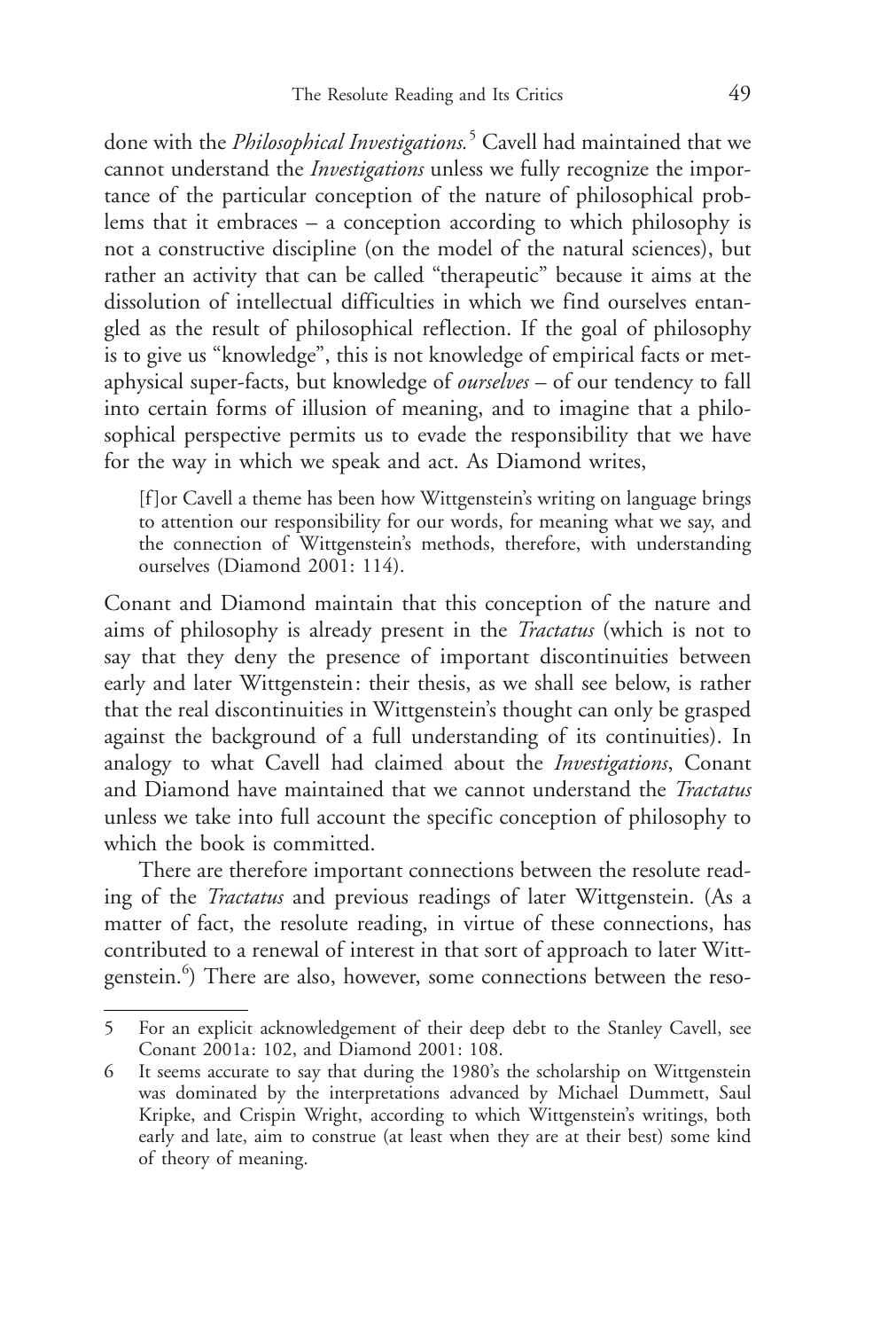lute reading and previous interpretations of the Tractatus. Conant, for example, has written that "various strands of extant resolute readings are anticipated in the writings of [...] Hidé Ishiguro, Brian McGuinness, Rush Rhees, and Peter Winch" (Conant 2007: 112, note 4).<sup>7</sup> Diamond agrees, adding that her interpretation of the *Tractatus* was influenced by Peter Geach and Elizabeth Anscombe. This last comment might be surprising, since the interpretations of the Tractatus developed by Geach and Anscombe – as we are going to see in a moment – are among the primary targets of resolute readers. However, Diamond claims that her understanding of Wittgenstein's ("austere") conception of nonsense, which is central to the resolute reading, is indebted to one of Anscombe's essays, "The Reality of the Past" (Anscombe 1950). Furthermore, Diamond writes that she found Geach's essay, "Saying and Showing in Frege and Wittgenstein" (Geach 1976), particularly helpful as she "tried to see how to read the *Tractatus* and to understand what Wittgenstein was doing in calling his own remarks nonsense" (Diamond 2001: 109- $110$ .<sup>8</sup> In a similar vein, Conant writes that

though neither Peter Geach nor Elizabeth Anscombe could possibly be counted as resolute readers, their writings contain accounts of certain lines of 'thought' […] that anticipate themes that later become central in the writings of resolute readers (Conant 2007: 111 – 112, note 4).

We should now turn to the dialectical context in which the resolute reading has been developed. The main polemical target of Diamond and Conant's work, at least in its initial phase, was the so-called "traditional" or "ineffabilistic" reading. According to the account provided by resolute readers, the fundamental assumption of this family of interpretations is that the "nonsensical" propositions of the Tractatus are supposed to communicate, or to facilitate the communication of, a set of necessary truths – truths that, given the criteria for meaningfulness (putatively) laid down by the Tractatus itself, turn out to be strictly speaking nonsensical. The goal of the book, according to this approach, is to articulate and communicate a (special kind of) theory: the reader is intended to grasp a body of doctrines that cannot be *said* but only *shown*. (This sort of interpretation, therefore, avails itself of a particular understanding of the distinction between saying and showing which appears in the Tractatus and in other writings of the same time.) In response to the fact that, in the Tractatus,

<sup>7</sup> See especially Rhees 1966; Ishiguro 1969; Winch 1969; McGuinness 1981.

<sup>8</sup> For Diamond's acknowledged indebtement to Anscombe's Introduction to the Tractatus (Anscombe 1959), see Diamond 2003a, 2004a, and forthcoming, b.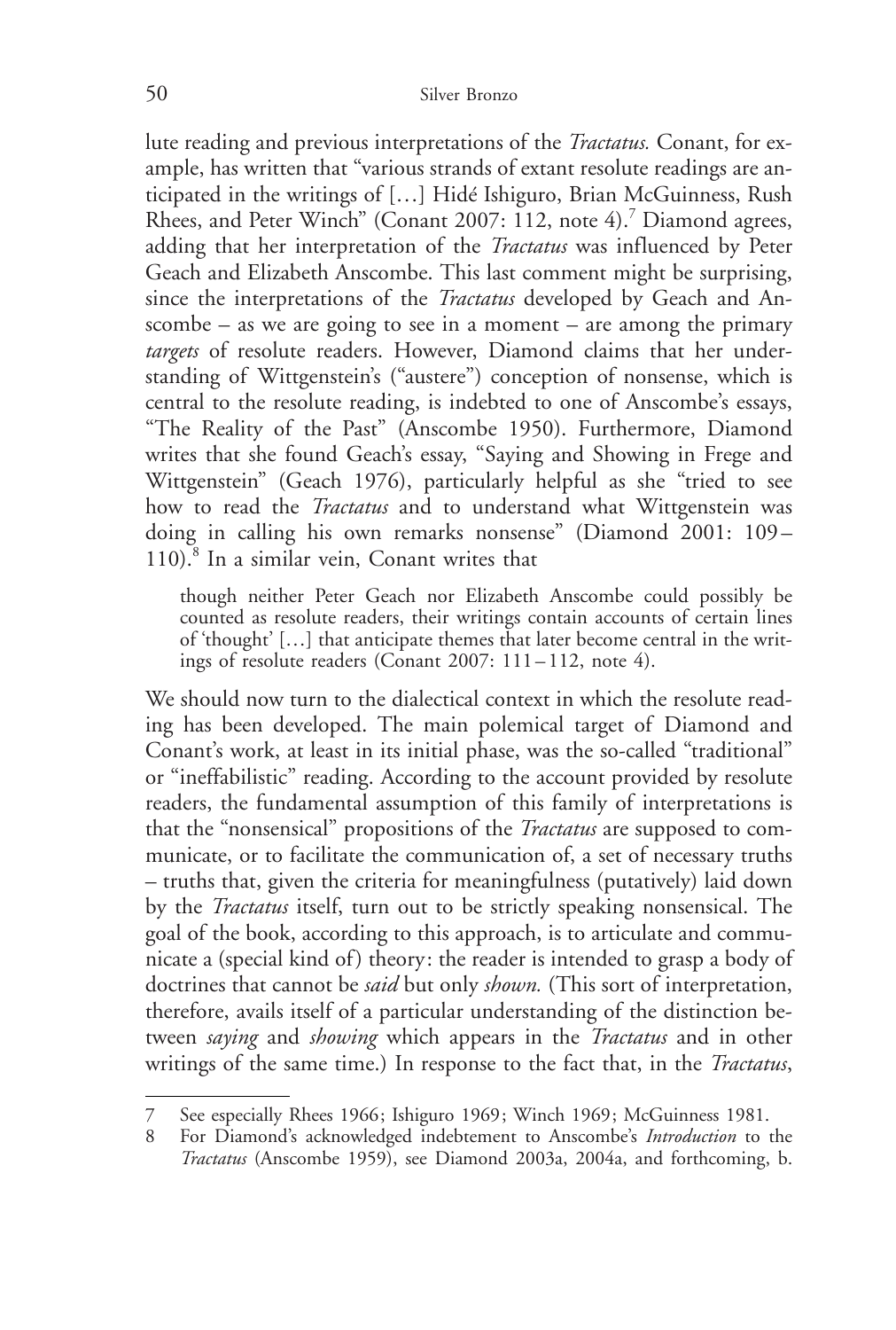Wittgenstein explicitly notes that "philosophy is not a doctrine but an activity" (TLP 1922: 4.112), "traditional" readings claim that this remark should be understood in the light of a technical notion of "theory" and "doctrine", according to which only that which can be expressed by means of factual contingent propositions (i. e., by means of what the Tractatus calls sinnvolle Sätze, "meaningful propositions") can be counted as a doctrine or theory. Thus, it can be maintained that in this limited, technical sense the Tractatus is not putting forth any doctrine, because the contents that it seeks to convey cannot be expressed in "meaningful propositions", but can only be communicated by means of propositions that the book classifies as "nonsensical" (unsinnige). According to the resolute readers, this sort of interpretation was inaugurated by Anscombe's Introduction to the Tractatus (Anscombe 1959) and has occupied a dominant position in scholarship on the work ever since. Michael Kremer, for example, lists the following works as main representatives of the ineffabilistic tradition (Kremer 2007: 164, note 2): Anscombe 1959, Hacker 1972, Kenny 1973, Geach 1976, Fogelin 1976, Pears 1987, McGuinness 1988, Monk 1990, Stern 1995, Glock 1996, Stokhof 2002, and Monk 2005.

The resolute reading has also another polemical target, historically more remote, but equally important from a philosophical perspective: the neo-positivist interpretations of the *Tractatus*, which were dominant in the 1930 s and 1940 s (cf. especially Carnap 1932, 1934a, 1934b). These interpretations reject with great emphasis the idea of ineffable contents that cannot be said but only shown, as well as the idea of a peculiar kind of nonsense which manages to convey some sort of content. The Tractatus ends by urging that "[w]hereof one cannot speak, thereof one must be silent". Proponents of the neo-positivist reading and ineffabilist readers understand this concluding remark in radically different ways. For the latter group of readers, Wittgenstein is alluding to a kind of silence that is, so to speak, saturated with understanding: the silence of a person who has grasped "that which can only be shown", and, as a result of recognizing its ineffability, has definitively given up any attempt to express it in meaningful propositions. For the former sort of reader, on the other hand, Wittgenstein's remark refers to a kind silence that is completely empty: either we speak in full voice, by using meaningful propositions (sinnvolle Sätze) and their limiting cases, i.e. tautologies and contradictions (sinnlose Sätze), or else we fall into mere nonsense (einfach Unsinn), which neither say nor show anything whatsoever.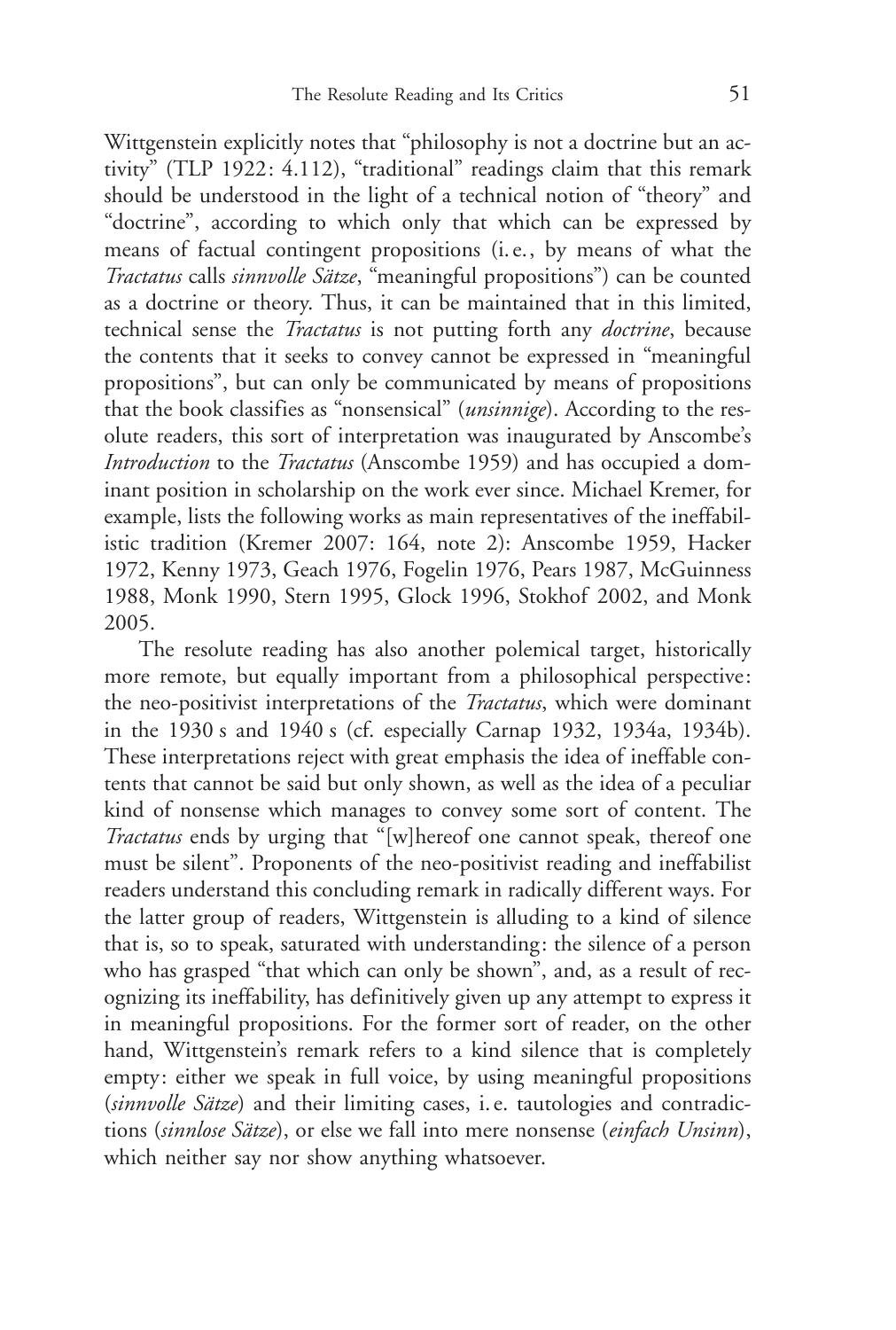At first glance, therefore, it might seem that there is a significant continuity between the neo-positivist interpretations and the resolute reading. According to the advocates of the resolute reading, however, this appearance is deceptive. This is because for the neo-positivists, the Tractatus is a straightforwardly theoretical book: its aim is to articulate a theory of meaning that draws the bounds of sense, and which can thus be used to sort out meaningful propositions from nonsensical pseudo-propositions. The saying/showing distinction, according to their account, is an infelicitous device to which Wittgenstein appeals in order to get around a difficulty that can actually be solved in a much simpler and unproblematic way. The difficulty is that the *Tractatus* appears to run into a paradoxical self-refutation: it seems that the propositions of the book fail to satisfy the criteria of meaningfulness that the book itself lays down. Neo-positivist readers take Wittgenstein's use of the saying/showing distinction to be a way of persuading himself that he can simply live with the paradox: he claims that his own propositions are "nonsensical", and maintains that the theory of meaning which the book aims to articulated cannot be "said" but only "shown". However, this paradox is easily solvable by going meta-linguistic: in order to avoid it, we simply need to rephrase the propositions of the Tractatus as propositions belonging to the meta-language, describing the structure of the object language. Once this solution is adopted, it is claimed, there is no need to classify the propositions of the Tractatus as "nonsensical", and 6.54, accordingly, can be simply ignored.

This is, in substance, an elaboration of the suggestion made by Bertrand Russell in his introduction to the Tractatus (TLP 1922: xxiii), which, notably, Wittgenstein thoroughly rejected. According to advocates of the resolute reading, the neo-positivist approach misses fundamental aspects of the thought of early Wittgenstein, such as the fact that the Tractatus is not interested to discuss any particular language, but language (and thought) *as such*. Moreover, by attributing to the *Tractatus* a theory of meaning, the neo-positivist interpretations end up assuming a substantial conception of nonsense – thus converging, on this point, with the ineffabilistic interpretations. This is because the kind of nonsense that arises from the transgression of the theory of meaning putatively specified by the *Tractatus* is assumed to be quite different from *mere* nonsense: it is supposed to consist in syntactic constructions that turn out to be nonsensical *in virtue of* the meanings that have been assigned to their constituent parts, whereas mere nonsense arises when a string of words does not convey any content because we have not assigned them any determinate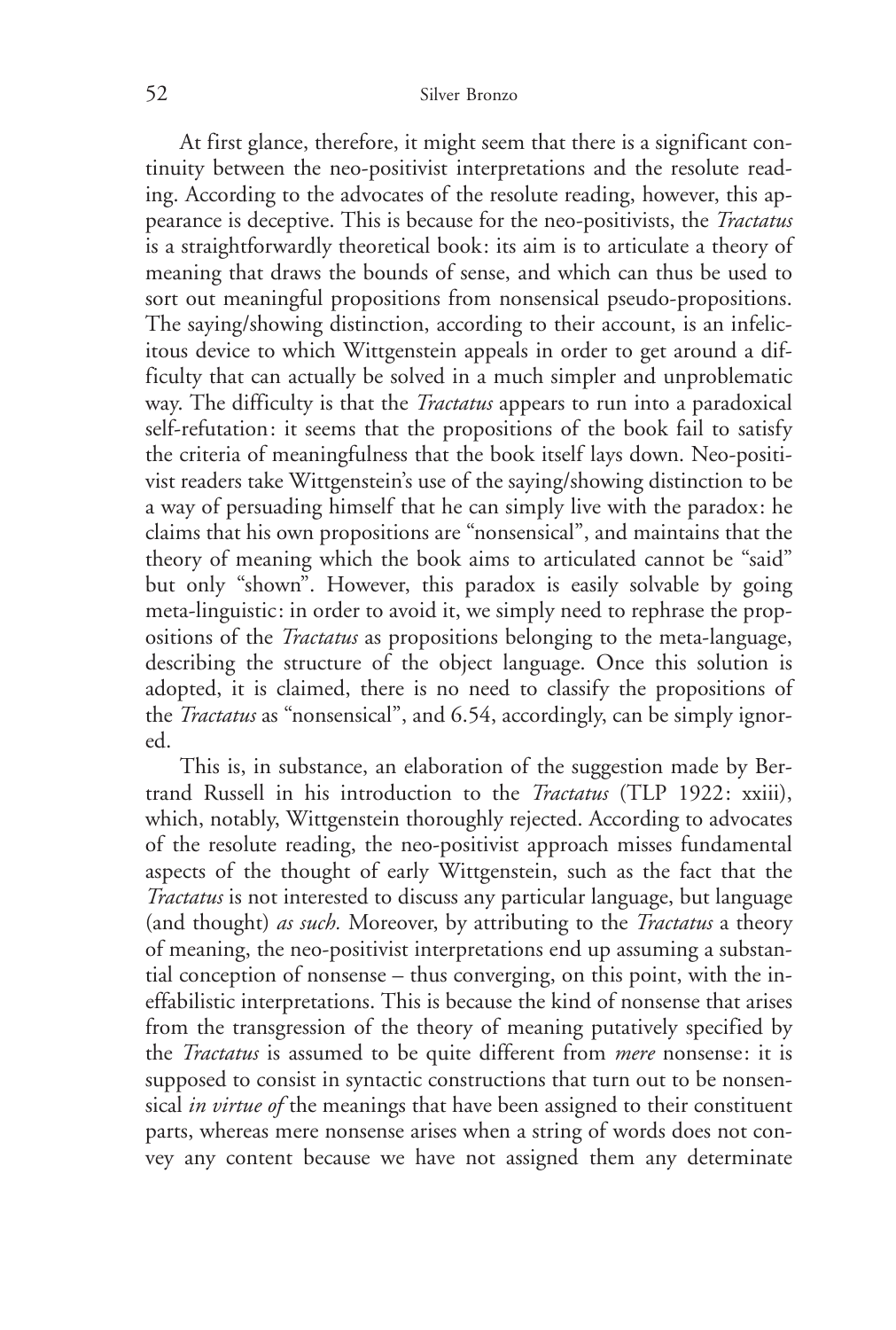meaning. As a matter of fact, therefore, the neo-positivist readings share ineffabilist readers' commitment to the idea that some nonsensical propositions express "illogical thoughts". This leads some advocates of the resolute reading to conclude that the neo-positivist interpretations are intrinsically unstable: on the one hand, they purport to reject any "communicative" or "substantial" conception of nonsense (and if they really did so, they would end up coinciding with the resolute reading); but, on the other hand, by attributing to the *Tractatus* a theory of meaning, they assume *de facto* a substantial conception of nonsense (and so end up converging with the ineffabilist reading). $\degree$ 

# 3. Varieties of resolute readings

Several resolute readers have stressed that it is to a certain extent misleading to speak of the resolute reading of the *Tractatus*. Such a label, in fact, is appropriate only when it is understood to designate a *general program* for developing actual readings of the book. Their idea is that there is a set of commitments that suffice to sort out resolute readings form irresolute ones, but that adherence to this set nonetheless leaves room for a variety of ways of developing detailed interpretations of the work – and thus for a variety of resolute readings (cf. Read and Deans 2003; Conant and Diamond 2004; Conant 2006).

Conant and Diamond, for instance, have maintained that a reading of the Tractatus qualifies as "resolute" if it subscribes to the following three interrelated commitments:

1) The propositions of the book that the reader is asked to recognize as nonsensical do not covey ineffable insights;

2) No theory of meaning is advanced in the book, and no such theory is required to achieve the aforementioned recognition;

3) The book rejects any substantial conception of nonsense.

As Conant and Diamond emphasize, these commitments – which are mostly negative in nature – leave room for a considerable range of divergence in our understanding of the *Tractatus*, and, in fact, specify a programmatic approach to interpretation which, as yet, does not determine,

<sup>9</sup> For a detail discussion of the relations between the resolute reading and the neopositivist interpretations, see Witherspoon 2000, Conant 2001c, 2002a. For a criticism of the way in which resolute readers construe the neo-positivist interpretations, see Hacker 2003; for a rejoinder, see Diamond 2005a.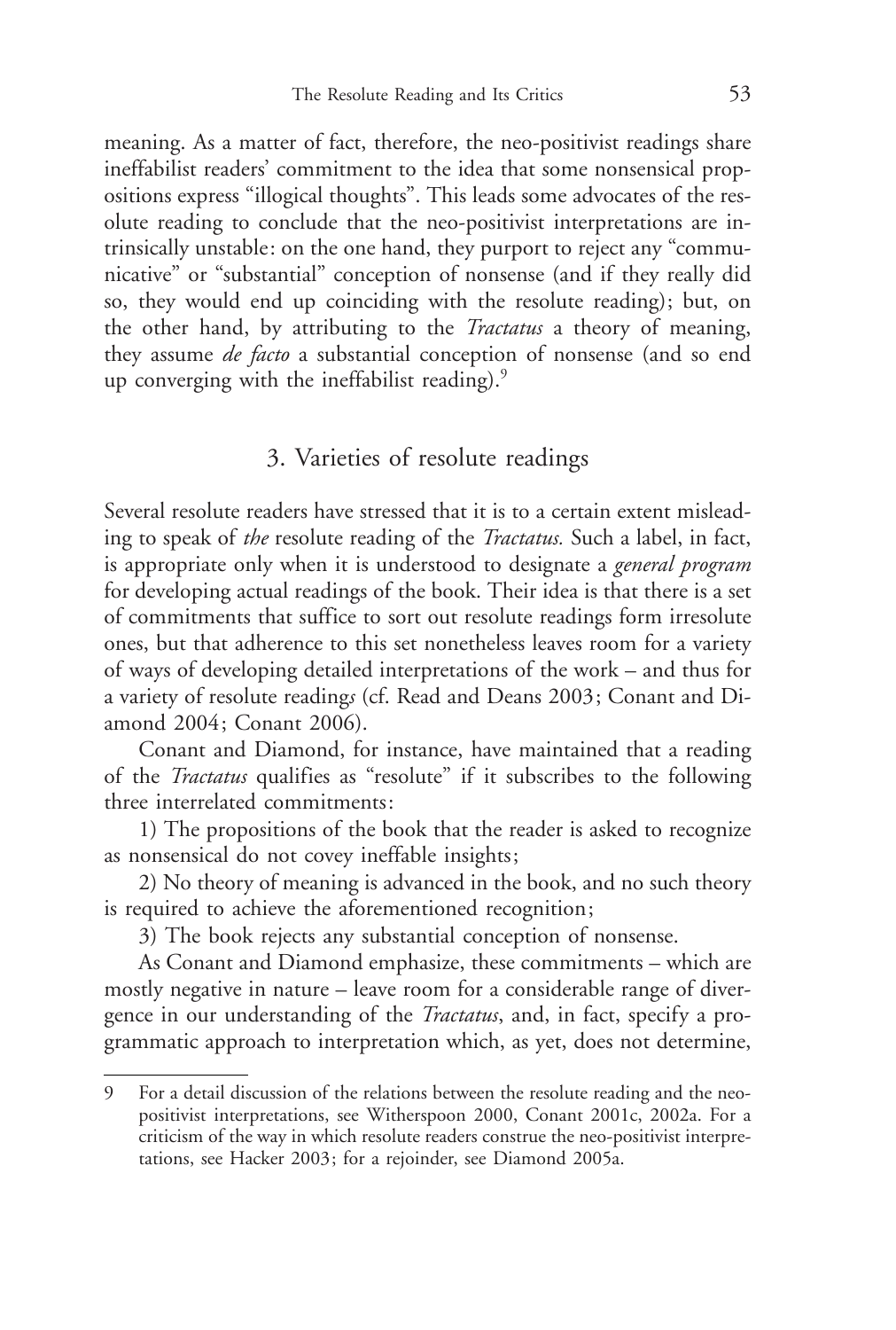in detail, the concrete exegeses and interpretations which can be developed from it. (Conant and Diamond 2004: 43 – 44).

Insistence on this point of the looseness of the resolute reading as a program for interpretation and understanding of the Tractatus, moreover, springs from more than mere contemplation of abstract possibilities. It is reinforced by the fact that considerable disagreements between resolute readers began to emerge as the debate over it progressed.

The main internal division among resolute readers is between "Girondin" and "Jacobin" readers (cf. Goldfarb 2011) – or, more or less equivalently, between "weak resolutism" and "strong resolutism" (cf. Read and Deans 2003; Read 2006). The main advocates of the former approach are Conant and Diamond themselves, whereas the latter approach is mainly represented by Juliet Floyd, Rupert Read and Robert Deans. The core of their disagreement concerns the ideas of a canon of analysis and of a completely perspicuous logical notation.

According to Conant and Diamond, these ideas are operative in the method of clarification employed by the *Tractatus*. Moreover, they encapsulate a whole metaphysics of language, to which early Wittgenstein was unwittingly committed, and which later Wittgenstein gradually came to detect and reject. It is important to be clear, however, about the reasons why Conant and Diamond believe that the two aforementioned ideas constitute a problematic aspect of the Tractatus. The problem is not that a perspicuous logical notation works in the Tractatus as a mechanical device for determining whether our propositions are meaningful or nonsensical. Any such account of the role of a logical notation – which is characteristic of the neo-positivist interpretations – must assume a substantial conception of nonsense and is therefore incompatible with the resolute approach. For Conant and Diamond, the *Tractatus* rather assigns to a Begriffsschrift the function of a *clarificatory tool*. By using a Begriffsschrift, we can present the potential victim of a philosophical confusion with different ways of meaning the words that she wants to use, each one being clearly distinguishable from the others. Our interlocutor can then accept one of these "translations" as an accurate rendering of what she wanted to say, or, alternatively, she may come to recognize that she was hovering indeterminately between different options, without decisively meaning any one in particular. In the latter case, the person should come to realize that there was nothing at all that she wanted to say. On this view, the role of a *Begriffsschrift* in the *Tractatus* is that of a tool for achieving clarity about what we want to do with our words; it is instrument (to borrow a helpful expression from Warren Goldfarb; 1997: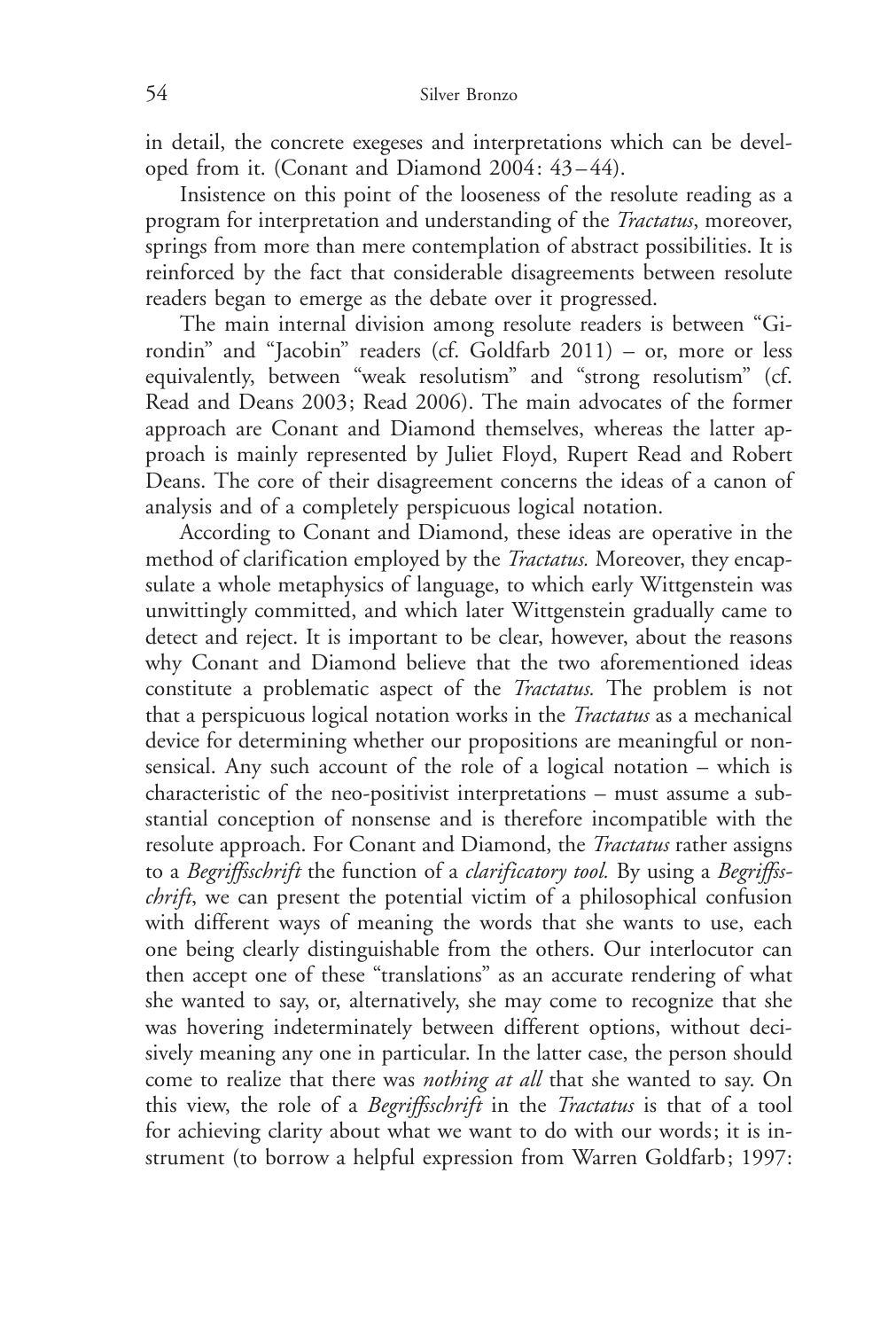71) for "interrogating our sentences," or even better, for interrogating our relationship to our sentences. The problem that Conant and Diamond see in this approach, however, is that the *Tractatus* assumes that there must be a completely clear way of rewriting our sentences, one which makes clear the entirety of their inferential relations, and thereby assigns them a determinate place within what the *Tractatus* calls "the logical space" – the homogeneous and immutable realm of all possible meanings.

The Jacobins, on the other hand, argue that the idea of a canon of analysis and the idea of an absolutely perspicuous logical notation – as well as all their philosophical implications – are themselves only rungs of the ladder which the reader of the Tractatus is finally supposed to throw away (cf. especially Floyd 2002: 338 – 341). According to this second group, the assumption of the possibility of an absolutely perspicuous logical notation inevitably involves the assumption of something like the logical structure of language – a structure that cannot be described, but only exhibited or "mirrored" by an appropriate symbolism. Thus, they claim, by attributing to the Tractatus any such view, one falls back into an ineffabilist reading.

For the Jacobins, the reading proposed by Diamond and Conant is "something of a retreat" from the resolute approach, in the direction of the opposite camp (Read 2006: 81). For the Girondins, on the other hand, the putative radicalism of the Jacobin variant renders "impossible" the already difficult task of providing an adequate account of the evolution of Wittgenstein's thought (Conant 2006: 204; I'll come back on these issues in  $\S$  4.3).

## 4. Criticisms of the resolute reading

Detailed criticisms of the resolute reading have been advanced by Lynette Reid (1998), Daniel Hutto (2003; Hutto and Lippitt 1998), Marie McGinn (1999, 2006), Peter Hacker (2000, 2001c, 2003), Ian Proops (2001), Howard Mounce (2001), Peter Sullivan (2002, 2003, 2004a), John Koethe (2003), Adrian Moore (2003), Alberto Emiliani (2003), Ben Vilhauer (2003), Meredith Williams (2004), Roger White (2006, 2011), Danièle Moyal-Sharrock (2007), Leo Cheung (2008), Nuno Venturinha (2010), Bernard Worthinghton (2010), and Pasquale Frascolla (2011). I should warn that this list should not be taken to suggest that there exists a group of commentators who agree in all respects on their criticisms of the resolute program, and who share a single understanding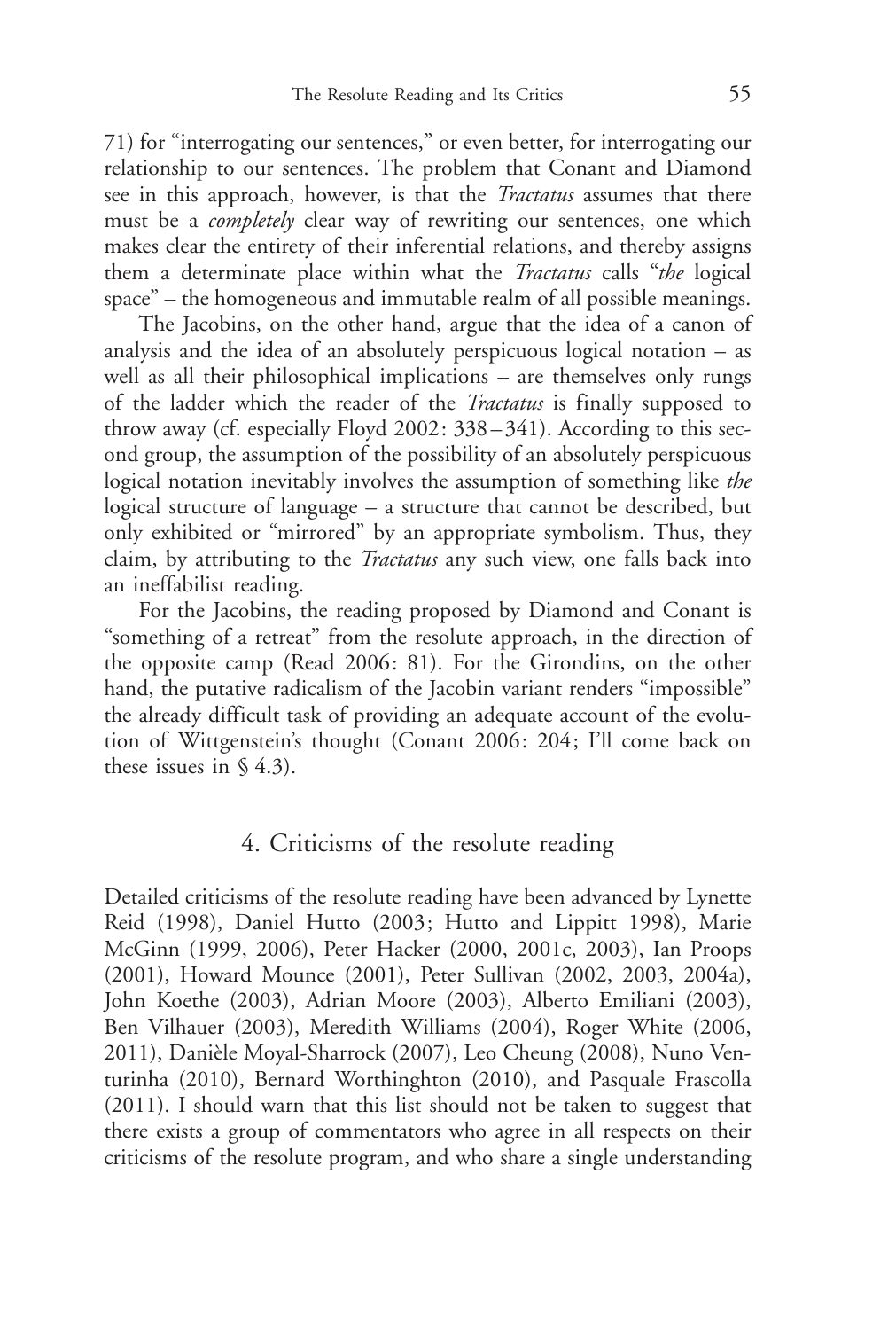of what a non-resolute, "traditional" reading should look like. As a matter of fact, the list includes commentators who think that the resolute reading should be rejected more or less in toto (such as Hacker), as well as more sympathetic commentators (such as Sullivan, McGinn, Hutto and Emiliani), who argue that the resolute reading is wrong about some issues, but should also be granted (at least in some of its variants) some significant merits. Moreover, the positive interpretations proposed by the critics of the resolute reading are at least as varied as the different existing attempts to carry out the resolute program.

I will now proceed thematically, discussing the main criticisms that have been advanced by the collection of authors mentioned above, and specifying, as we proceed, the source for these in particular works. Wherever possible, I will also indicate the replies to these criticisms that have been offered by resolute readers. A potential disadvantage of this procedure is to create an artificial and distorted picture of the internal development of the resolute reading – as if resolute readers were continuously adding clauses and caveats to their views for no better reason than having something to say in response to the criticisms that they receive. The reader should thus keep in view, however, the fact that the "replies" that I will discuss below bear a much more organic relation to the positive articulation of the resolute reading. Many of them were included, at least embryonically, in the original presentations of the relevant variants of the resolute reading, and merely needed to be re-stated in response to criticisms; and even when developments to the various resolute readings have been occasioned by accurate criticism, they can be seen, when properly examined, to be part of the attempt to think through and spell out what was already implicit in their fundamental commitments.

#### 4.1 The saying/showing distinction

As we have seen, one of the distinctive features of the resolute reading is its rejection of the idea that the aim of the Tractatus is to bring us to grasp a substantial body of philosophical doctrines which cannot be said but only  $shown -$  doctrines concerning, say, the necessary structure of language, mind and reality. According to the resolute reading, the saying/ showing distinction, under this ineffabilistic construal, is just one of the rungs of the Tractarian ladder that we must eventually throw away (cf. especially Conant 1991, 2002a). A number of critics, however, have claimed that this is a perverse reading of Wittgenstein's book. John Koethe, for example, has argued that the saying/showing distinction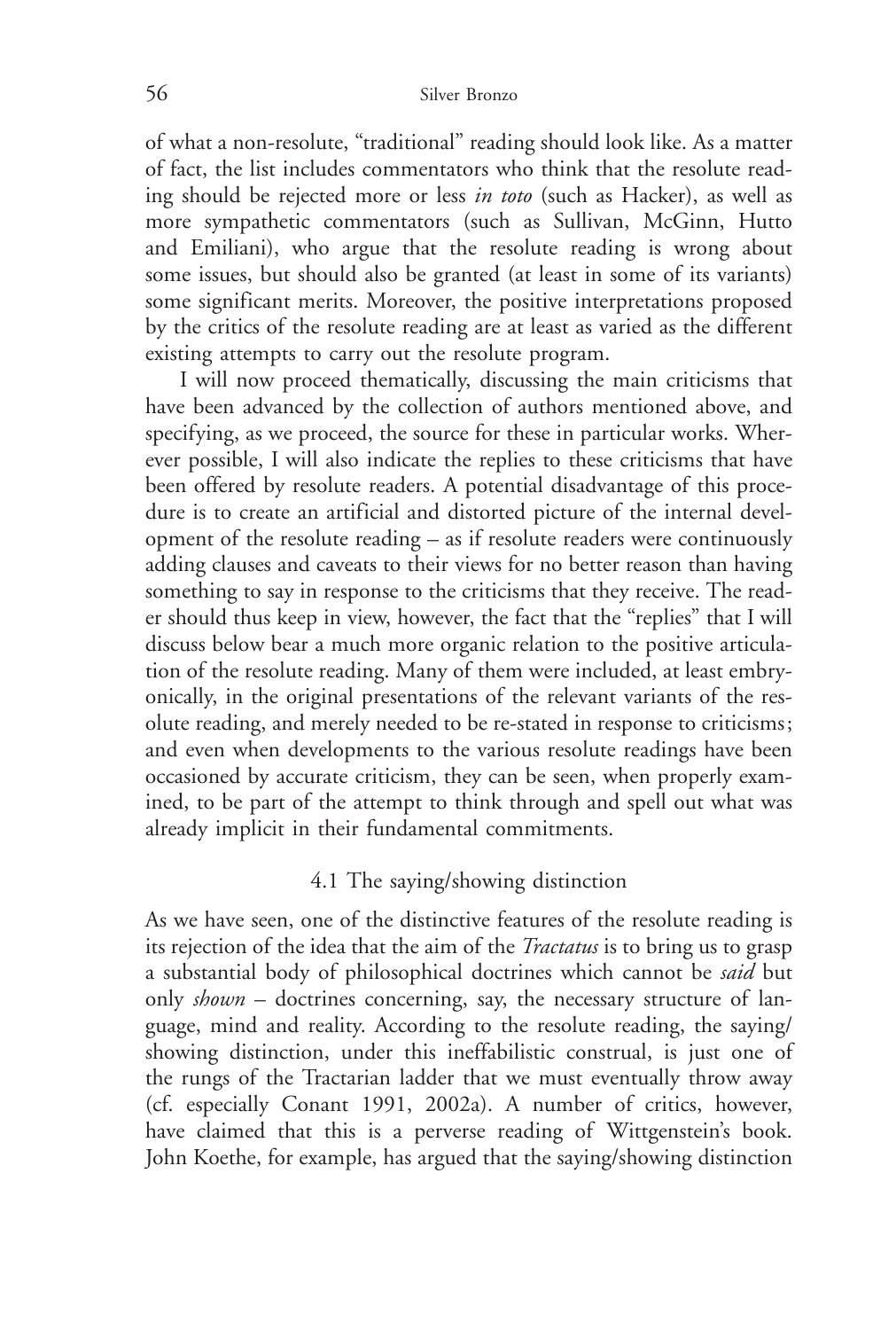is the very *heart* of the *Tractatus* (Koethe 2003); Peter Hacker has pointed out that, in a letter to Russell, early Wittgenstein describes the saying/ showing distinction as nothing less then the "cardinal problem of philosophy" (Hacker 2000: 273); and to throw away this distinction is, according to Roger White, "to throw away the baby with the bathwater" (White 2011).

Several critics, moreover, have argued that resolute readers give a distorted construal of the ineffabilistic interpretation of the Tractatus. On this construal, the traditional reading claims that the sentences of the Tractatus that the reader must finally recognize as nonsensical show what cannot be said. But, it is objected, this is a coarse mistake that no well-informed traditional interpreter actually commits. Every competent scholar of the *Tractatus* knows, in fact, that according to the book only meaningful propositions (sinnvolle Sätze) and their limiting cases, i.e. tautologies and contradictions (sinnlose Sätze), show something; nonsensical propositions (*unsinnige Sätze*) neither say nor show anything. Thus, good traditional interpretations of the work maintain that the point of the *Tractatus* is to convey what is shown by sinvolle and sinnlose Sätze, by leading the reader to appreciate that the propositions of the Tractatus are merely nonsensical – i. e., sentences that neither say nor show anything (Mounce 2001; Emiliani 2003; Cheung 2008; White 2011).

The first point to note about the response that resolute readers have given to these objections, is that they are not committed to rejecting the saying/showing distinction as such, but only the ineffabilistic construal of this distinction: that under which we think of "what is shown" as some kind of quasi-propositional content, as if "showing" were a funny kind of "saying". The Tractatus, according to Diamond, Conant and other resolute readers, actually invites us to understand the notion of "what can only be shown" in this way, but only as "a rung of the latter" that must be ultimately thrown away. Michael Kremer has stressed the significance of the fact that Wittgenstein, in the letter to Russell quoted by Hacker, refers to the saying/showing distinction as "the cardinal *problem* of philosophy" (Kremer 2007). Problems of philosophy, as the Tractatus conceives them, are confusions that must be overcome. For resolute readers, then, the ineffabilist construal of the saying/showing distinction is one of the confusions that the Tractatus attacks and tries to dissolve. Moreover, the traditional readings of the *Tractatus* remain problematic even when they avoid the mistake of attributing the capacity for showing to the nonsensical propositions of the Tractatus. The problem, in fact, is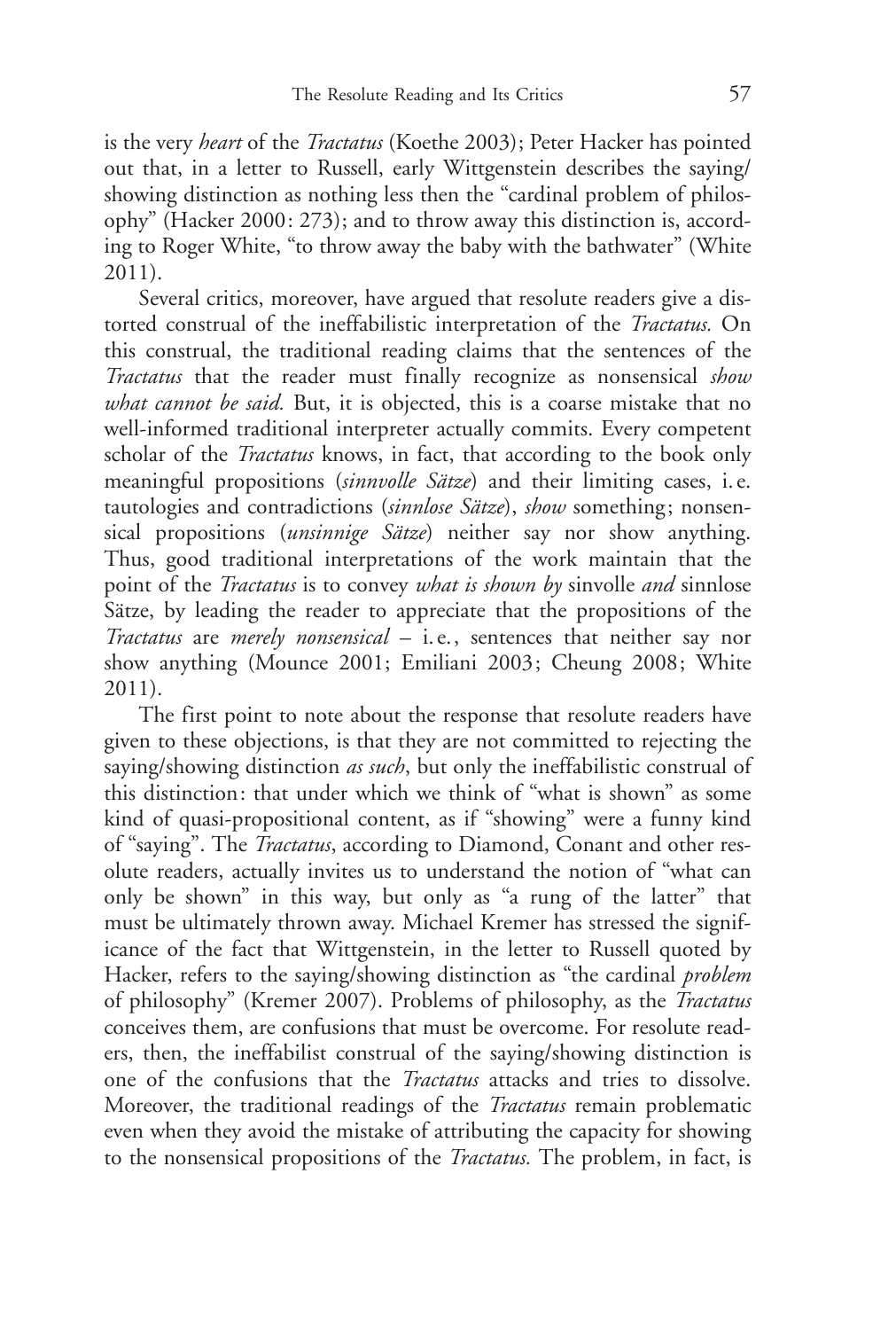that they continue to construe "what can only be shown" as a quasi-propositional content.

For at least some resolute readers, there is room for a redeemed understanding of the saying/showing distinction, which we are not meant to throw away. Diamond has written that the difficulty here is to make the distinction between saying and showing *deep enough* – to stop thinking of showing on the model of saying. Michael Kremer has provided a positive elaboration of Diamond's suggestion, arguing that we should rather conceive the saying/showing distinction on the model of the distinction introduced by Gilbert Ryle between knowing-that and knowing-how (Kremer 2001, 2007; see also Conant and Diamond 2004, and Diamond forthcoming, a). Peter Sullivan, a relatively sympathetic critic, has approved of this "resolute" elaboration of the saying/showing distinction, but has also argued that it threatens to blur the distinction between the resolute reading and the best versions of the traditional reading (Sullivan 2002).

### 4.2 The therapeutic aim of the Tractatus

A number of critics concede that it is an advantage of the resolute reading that it provides a pretty straightforward interpretation of proposition 6.54, and also of the meta-philosophical remarks contained in the body of the book. Nonetheless, they claim that the overall textual evidence does not suffice to show that the aim of the Tractatus is limited to therapy, to the exclusion of any positive theory-building. Admittedly, in the Preface, Wittgenstein writes that his book is not a Lehrbuch, a word that resolute readers are sometimes fond of translating as "book of doctrine". Their critics, however, claim that this is an over-literal translation: in their view, Wittgenstein says that the *Tractatus* is not a *textbook* simply because of the special status and difficulty of the doctrines that it contains. Moreover, they note, in the Preface Wittgenstein also writes that the value of the book consists in the fact that "the truth of the thoughts communicated" in it is "unassailable and definitive". And, finally, the penultimate section of the book itself – the section on which the resolute reading places such insistent emphasis – tells us that the reader, after having climbed and thrown away the ladder, will "see the world aright". Taken together, these remarks have seemed to some to suggest that the author of the Tractatus does aim to communicate a body of doctrine, but that these doctrines are meant to have a special status, different from that of scientific theories and empirical descriptions of the world (Hacker 2000; Proops 2001).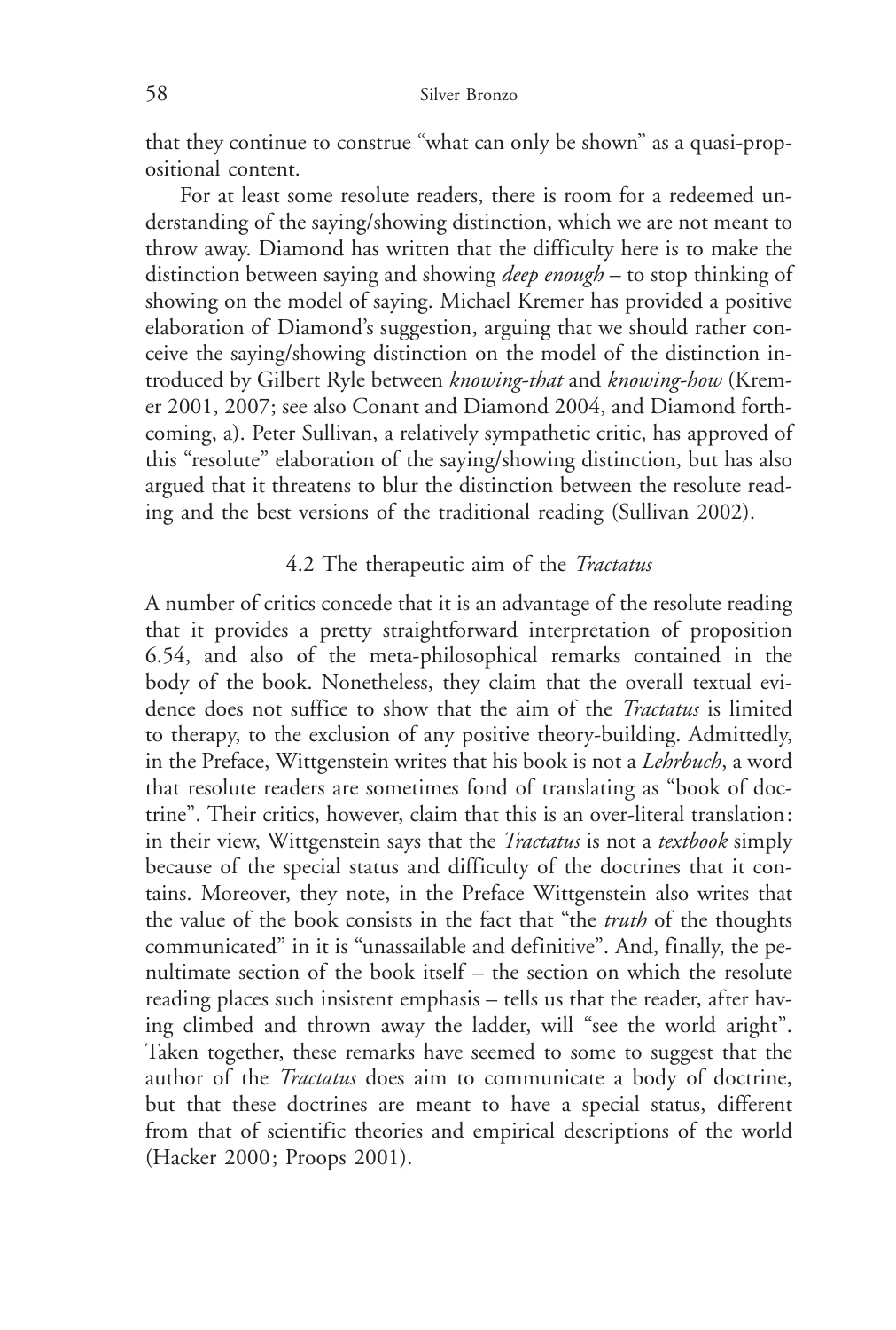To my knowledge, the most direct replies to these textual objections have been given by Michael Kremer. Kremer argues that the kind of "truth" that the *Tractatus* aims to communicate is radically different from the kind of truth that belongs to a doctrine – effable or ineffable. As in the case of the saying/showing distinction, the difficulty here is to make the distinction between these two kinds of truths deep enough – to stop thinking of the truth that the Tractatus wants to communicate on the model of the truth that belongs to empirical descriptions of the world (Kremer 2001).

### 4.3 The evolution of Wittgenstein's philosophy

If the *Tractatus* does not purport to put forth any philosophical thesis, then how can we account for the evolution of Wittgenstein's thought? More specifically, how can we account for the many passages contained in the writings of later Wittgenstein where he criticizes some philosophical thesis and attributes it, explicitly or implicitly, to the author of the Tractatus? The resolute reading, according to some prominent commentators, is committed to a radical continuity thesis – "there is only one Wittgenstein engaged in therapy throughout his career" – that simply flies in the face of textual evidence (Marconi 1997, Hacker 2000, Proops 2001, Williams 2004).

The account of the evolution of Wittgenstein's philosophy is a topic where the differences between the two main variants of resolute reading become crucial. I will here focus on the reply provided by the "Girondin" variant of resolute reading, championed by Conant and Diamond; if they are right, the main problem with the opposite, "Jacobin" variant of resolute reading is precisely its incapacity to tell a plausible story about the evolution of Wittgenstein's thought.

The account provided by Conant and Diamond hinges on the distinction between two different kinds of metaphysics present "within" the Tractatus: on the one hand, there is the "ironic" or "transitional" metaphysics that Wittgenstein self-consciously includes in the Tractatus, which is meant to be thrown away at the end; and on the other, there is the unwitting metaphysics that slipped into the Tractatus in spite of the author's best intentions. Wittgenstein's *authorial intent* was to avoid any metaphysical thesis and to equip us with a number of clarificatory tools that, by harnessing our ordinary capacity to distinguish what makes sense from what doesn't, could help us to overcome philosophical confusions. But he did not quite *succeed* in carrying out his aim. As we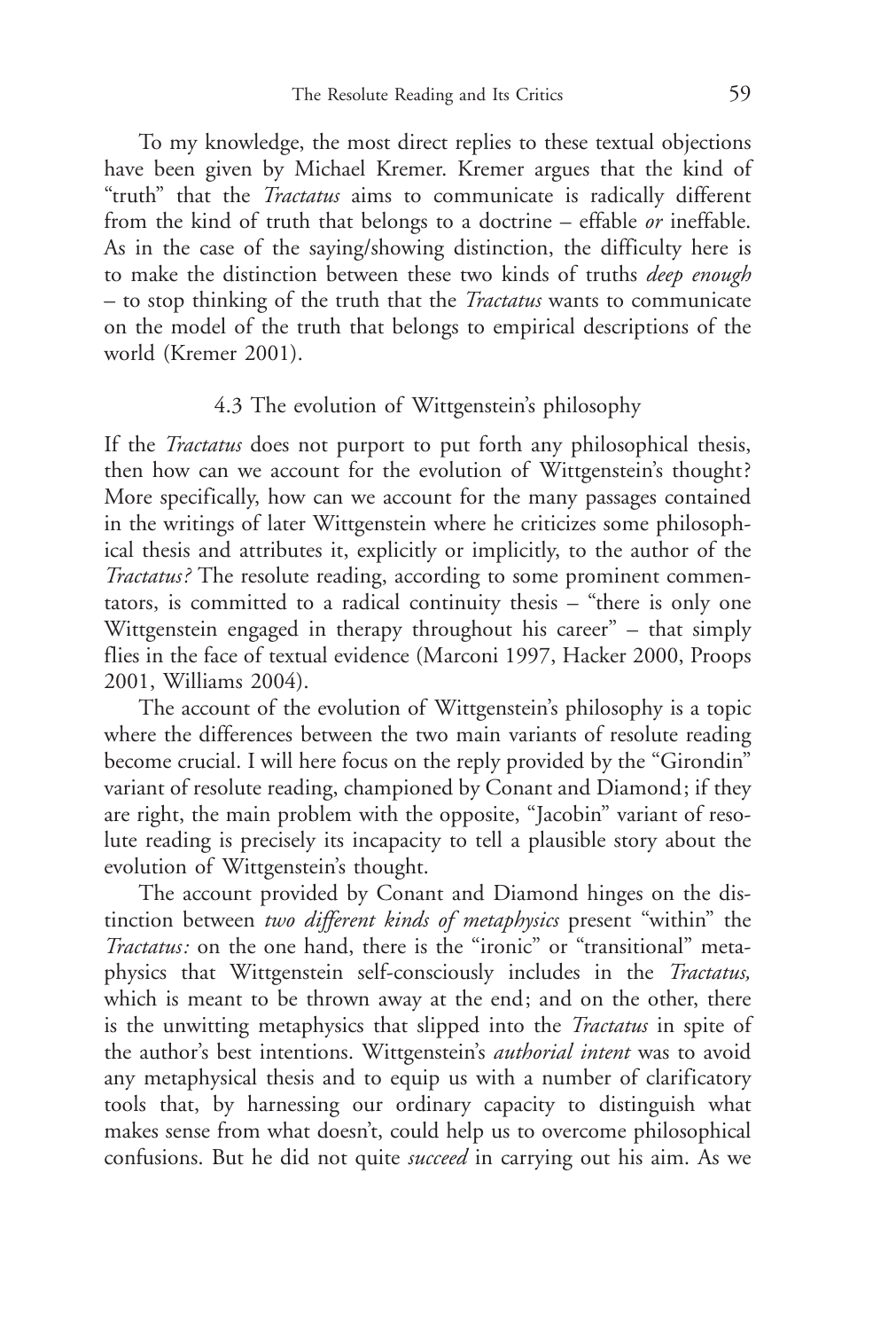saw in § 3, Conant and Diamond maintain that the method of clarification of the Tractatus incorporates a substantial metaphysics of language. The method of the *Tractatus* involves a number of dogmatic assumptions (connected to a certain ideal of analysis and perspicuity) that the early Wittgenstein could not recognize as such, but which later Wittgenstein gradually came to acknowledge and criticize. Thus, there is no unresolvable tension in Conant and Diamond's both stressing the strong continuity in the therapeutic intent of early and later Wittgenstein, whilst claiming that the Tractatus nonetheless contains a set of substantive philosophical theses that are exposed and criticized by later Wittgenstein (Diamond 1991a: 8 – 22, 2004b; Conant and Diamond 2004: 80 – 7; Conant 2006, 2007; cf. also Kuusela 2008b, 2011).

It is worth mentioning here that Conant and Diamond regard Wittgenstein's writings from the Thirties as belonging to a crucial transitional phase in his thought. They claim that although he begun to unravel and unmask the unwitting metaphysical commitments of the Tractatus as soon as he returned to philosophy in 1929, Wittgenstein continued for several years to pursue the ideal of a *single* method of clarification.<sup>10</sup> In the late Thirties, however, he came to single out this very ideal as the central locus of philosophical dogmatism in his previous thought. Wittgenstein came to see that the very idea that *all* philosophical problems can be dissolved, in principle, by applying a *single* method of clarification presupposes that it is possible to specify in advance the structure of philosophical problems. This leads to the view that the illusion of sense – as well as the meaningful use of language  $-$  must have a certain structure, namely the structure that makes it possible to apply our method of clarification. The search for a single method of clarification came, then, to be viewed by Wittgenstein as the obstacle that prevents us from looking at the real range and variety of our uses of language and from attending to the specificity of the various problems that we encounter in the course of philosophizing. Thus, according to Conant and Diamond, if we wish to speak of a "turn" in Wittgenstein's thought, we shouldn't date it to 1929 (as is commonly done), but rather to around 1936 – 37, when Wittgenstein moved to a new perspective under which there is assumed to be no single method of philosophy (cf. PI 1953: 133), but rather only an

<sup>10</sup> Conant draws attention to this passage from 1931: "The nimbus of philosophy has been lost. For we now have a method of doing philosophy, and can speak of skilful philosophers. Compare the difference between alchemy and chemistry; chemistry has a method and we can speak of skilful chemists" (LWL 1980: 21).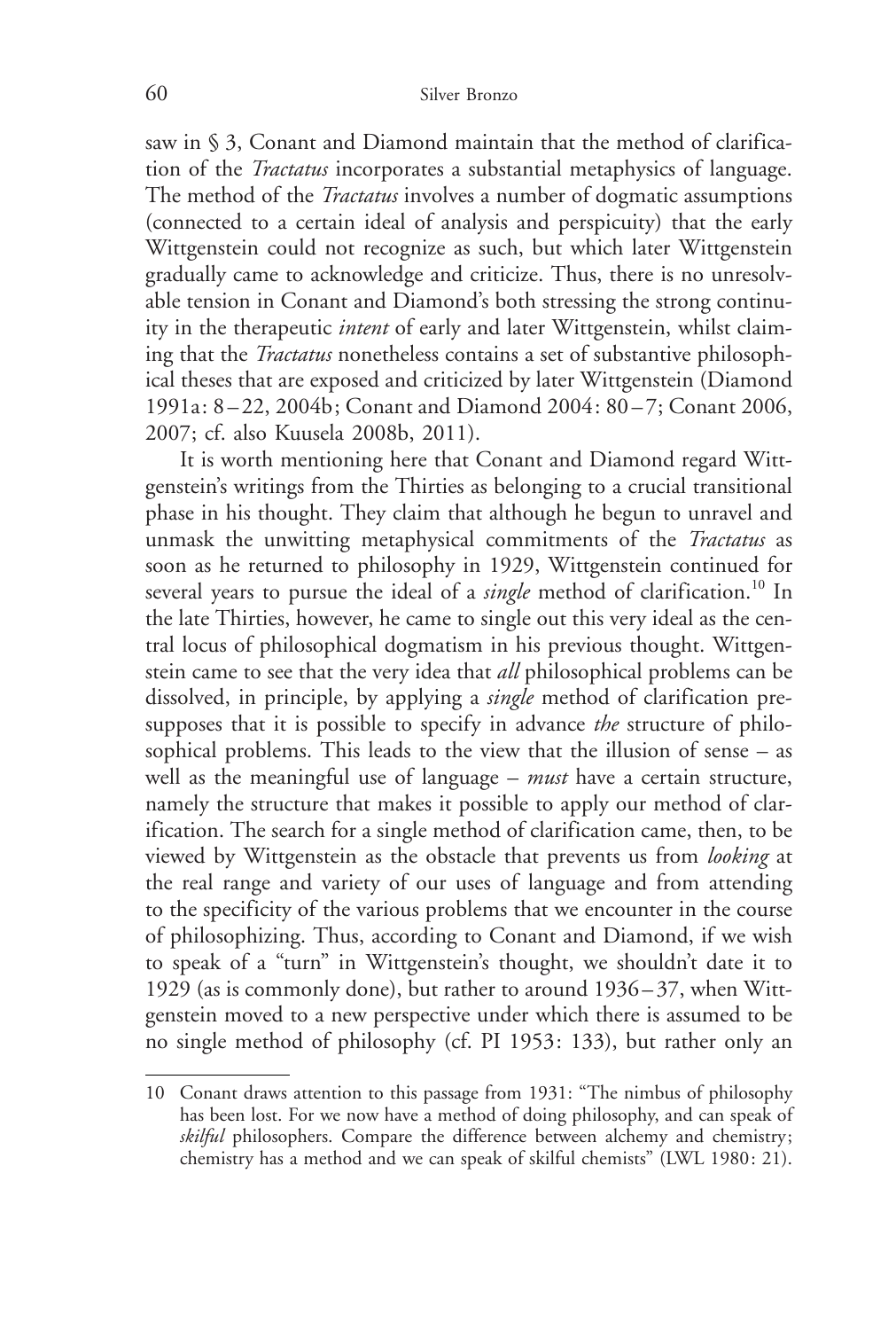open series of different method that can be extended, to use Conant's expression, in both "unforeseen and unforeseeable ways" (Diamond 2004b; Conant 2007: 140-142, notes 135, 136; Conant 2010 and forthcoming; Kremer 2007: 163, 164; Kuusela 2008b: 120 – 132).

### 4.4 The "frame" and the "body" of the Tractatus

The resolute reading appeals to a distinction between the propositions of the Tractatus that serve as elucidations, which are supposed to be thrown away (the "body" of the book), and the propositions that provide the instructions on how to read the book, which are *not* meant to be thrown away (its "frame"). But which propositions actually belong to the body and which to the frame? And is there any independent criterion for deciding whether a particular proposition of the Tractatus belongs to the one or the other ?

According to some critics, the distinction appears to be fairly clear in Conant's and Diamond's early writings, which suggest that the frame is composed by the Preface and the conclusion, and the body is composed by *all* the other propositions. But on closer inspection, we can see that a resolute reader needs to draw on many propositions from the middle of the book in order to give some plausibility to her interpretation. A resolute reader, for instance, will typically appeal to the propositions that articulate the austere conception of nonsense and the context principle (the 5.73's and the 3.3's respectively), to the propositions that describe the role of a proper logical notion (the 3.32's), and to the propositions that discuss the nature of philosophy (the early 4's) in making her case. It seems that for resolute readers these propositions are *not* transitional and are *not* meant to be thrown away. Critics object, at this point, that the distinction between the body and the frame appears to be totally arbitrary: it seems to them that resolute readers simply include in the frame all and only those propositions of the book that support their own interpretation (Proops 2001; Sullivan 2002).

Conant's response to this charge, which has been further elaborated by Kremer, is that the distinction between the body and the frame of the work cannot be drawn in purely spacial terms. Whether a given remark belongs to the frame or to the body of the work depends on the use that the reader makes of it. A proposition belongs to the frame if it survives the elucidatory process of the *Tractatus*  $-$  *i.e.* if the reader, at the end of the process, is still able to recognize in that proposition a de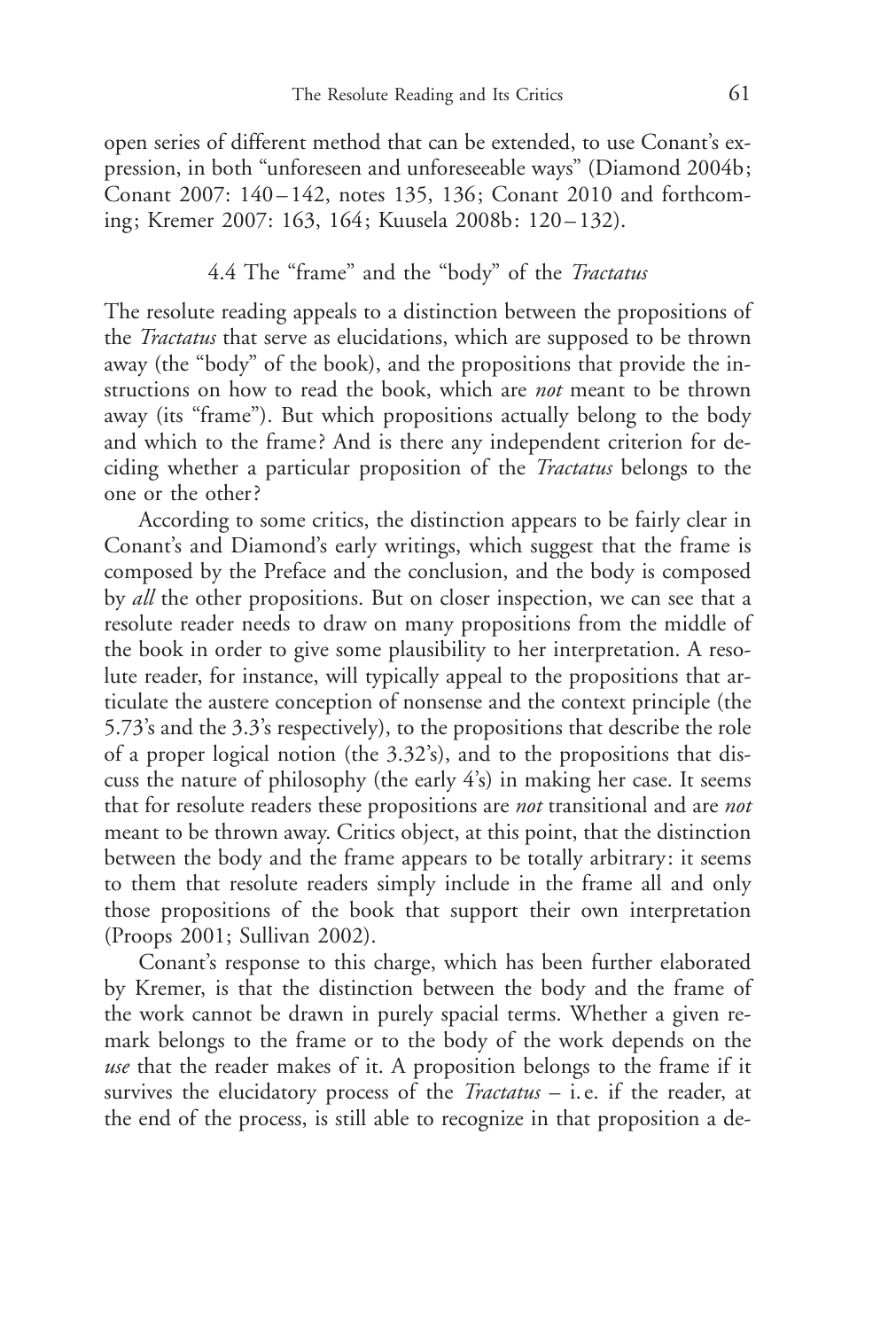terminate sense (Conant 2002a: 457 – 458, note 135; Kremer 2001: 41 – 43).

### 4.5 The elucidatory function of Tractarian nonsense

The resolute reading insists that the propositions composing the body of the book should be recognized as nonsensical in an "austere" sense of the term, i. e. as strings of words that, from a logical point of view, are equivalent to mere gibberish. At the same time, however, resolute readers maintain that such propositions should serve as "elucidations" that transform the reader and eventually lead her to see the formulations of philosophical problems, as well as their attempted solutions, as mere confusion. But now, how can a piece of "austere" nonsense (which, as resolute readers emphasize, is logically equivalent to mere gibberish) fulfill such an elucidatory function – or any other reflective function whatsoever?

The charge, here, is that the resolute reading is vitiated by an irresolvable tension: either it claims that that the elucidatory propositions of the Tractatus are meant to be nonsensical in the austere sense of the word – and then it is forced to the paradoxical conclusion that we may replace the sentences of the Tractatus with any other piece of gibberish; or it vindicates the idea that the propositions of the *Tractatus* fulfill a determinate reflective function – but in that case it needs to give up the claim that the propositions of the *Tractatus* are meant to be recognized as austerely nonsensical; and to give up such a claim would be to give up the resolute reading altogether (Hutto and Lippitt 1998; McGinn 1999; Hacker 2000: 361; Vilhauer 2003).

Resolute readers have generally anticipated this kind of objection and have included some response to it in the formulation of their interpretation. Part of the response draws on the Fregean distinction between the logical and the psychological import of words. The idea here is that whilst any two pieces of nonsense are identical from a logical point of view, they may nonetheless differ in their psychological meaning. The elucidatory nonsense of the Tractatus differs therefore psychologically – but not logically – from mere gibberish (Diamond 1991b; Conant 2002a).

But this first hint of a response, if not further elaborated, is likely to raise some perplexities. We need a more precise specification of the "psychological meaning" that resolute readers attribute to the sentences of the Tractatus. For, if they reject the idea that these sentences can be replaced with any other piece of gibberish, they also reject the idea that the psychological import of these sentences can be conceived in purely causal, a-rational terms – as if the sentences of the *Tractatus* could be aptly re-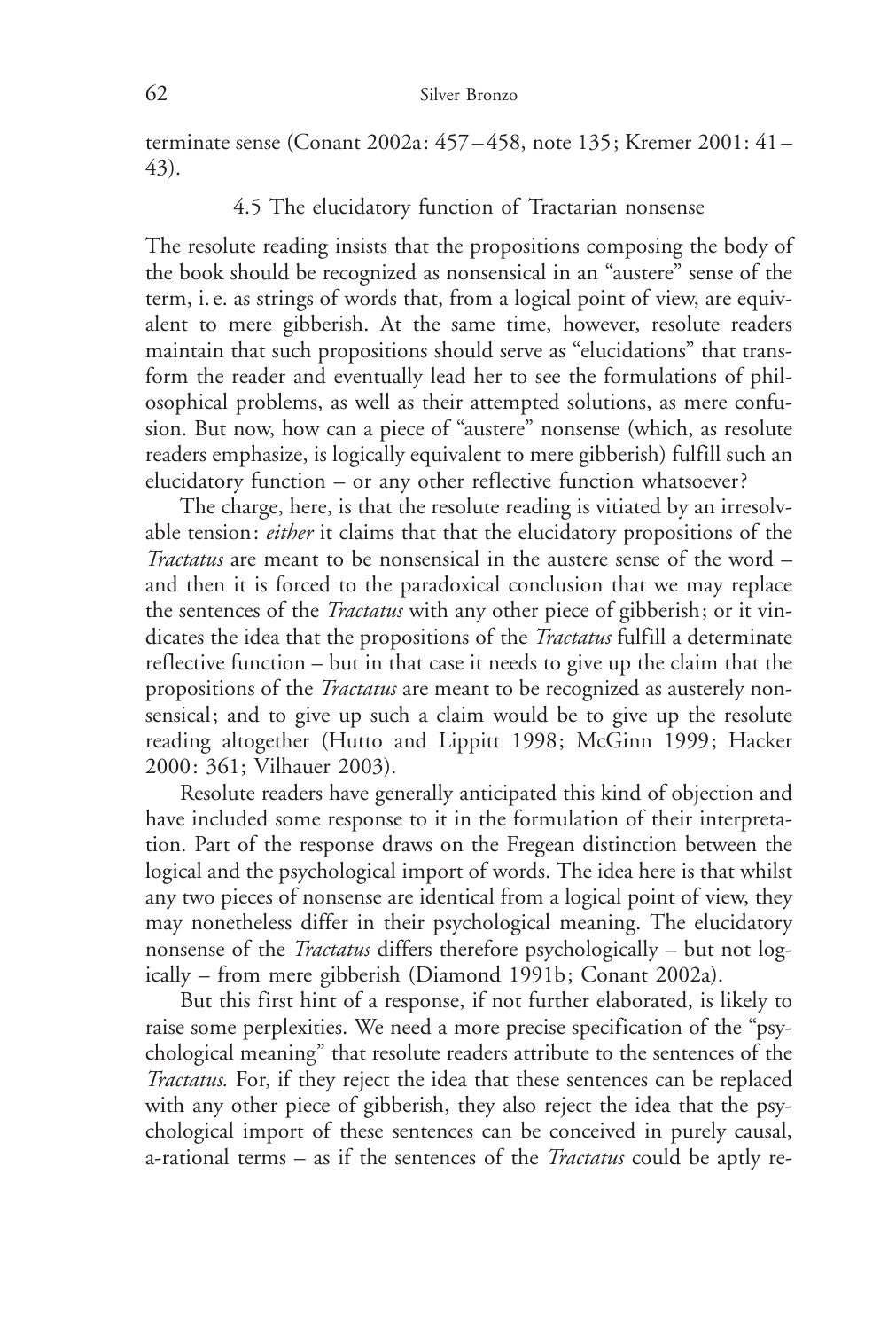placed by a very studious kick in the head that brings about the same "psychological effects". Cora Diamond has elaborated some analogies that help to prevent this construal of the relevant notion of psychological meaning. She has compared the elucidatory procedure of the *Tractatus* with impossibility proofs in mathematics and with the solution of riddles. These are forms of argument, and therefore exercises of our rational and reflective capacities; but they are also radically different from more ordinary forms of reasoning, where the sense of the various steps of the argument is fixed before we reach its conclusion. According to Diamond, the formulation of a riddle, and the steps that guide us to its solution, receive a determinate sense only when the solution is actually found; in the meanwhile, they have only a "promissory sense". Similarly, the result of a proof of impossibility is that the starting hypothesis, as well as the various steps of the proof, had actually no determinate sense; they turn out to have had only a "transitional sense". For Diamond, the "psychological meaning" of the elucidatory sentences of the *Tractatus* is analogous to this sort of transitional sense (Diamond 1991a: 34–35).

#### 4.6 The austere conception of nonsense

Resolute readers not only attribute the austere conception of nonsense to the *Tractatus* (and to the later Wittgenstein), but also endorse it, explicitly or implicitly, as a correct philosophical view. They have received, accordingly, criticisms on both exegetical and philosophical grounds.

The exegetical criticisms have tended to focus on the role that the Tractatus assigns to the notion of logical syntax. Peter Hacker, most notably, has argued that for the *Tractatus* a logical syntax has the role of specifying the logical types of linguistic expressions and their legitimate modes of combination. For Hacker, the Tractatus is clearly committed to the possibility of combining expressions belonging to unsuitable logical types, and thus to the possibility of what a resolute reader would regard as substantial nonsense (Hacker 2003; Glock 2004).

Resolute readers, however, have argued that there is no notion of logical syntax in the *Tractatus* that bears these implications. The *Tractatus* is indeed committed to the idea of a perspicuous notation that obeys the rules of logical syntax; but this is simply a notation that systematically avoids cross-category equivocations (cf. TLP 1922: 3.322 – 3.325). We violate the rules of logical syntax, according to this alternative reconstruction of the *Tractatus'* view, when we use the same sign to express meanings belonging to different logical categories. This should be avoided, because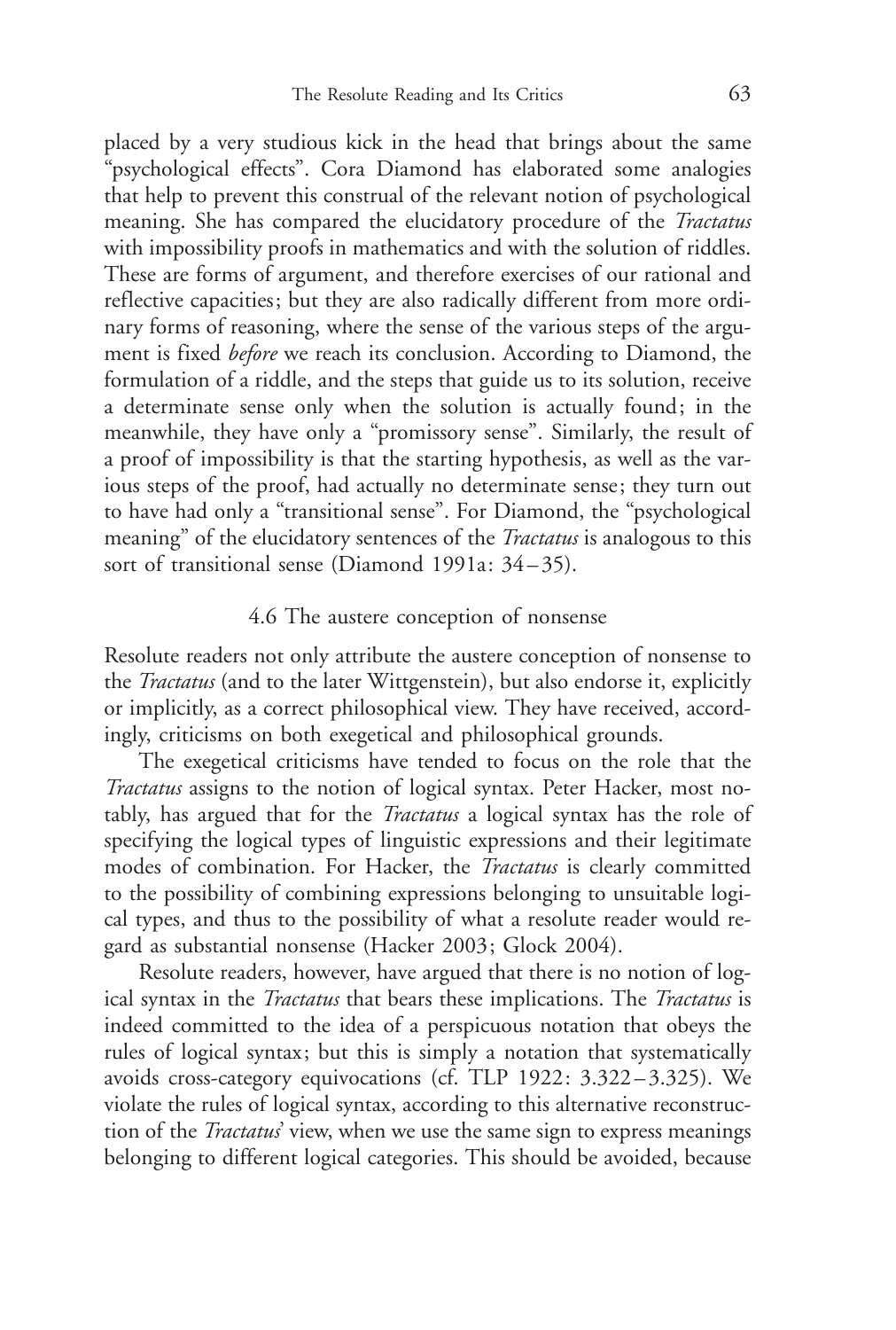it is the source of much philosophical confusion. But there is no such thing, according to the resolute interpretation of the *Tractatus*, as violating the rules of logical syntax in the sense envisioned by Hacker (see for example Diamond 1991a: 115 – 44; 2005a).

Moving now to the philosophical criticisms that have been mounted against the austere conception of nonsense, some critics have argued that such a view must be wrong because it depends on an overly-restrictive understanding of Frege's context principle; one which rules out the compositionality of language and thus renders mysterious our capacity to understand new sentences (Glock 2004). But some resolute readers – most notably Diamond and Conant – have maintained that the understanding of the context principle that entails the austere conception of nonsense does not rule out the compositionality of language as such (which would be obviously untenable), but only a particular, atomistic, construal of such compositionality (Diamond 1991a: 108 – 111; Conant 2002a: 432, notes 34 – 35, and 446 – 447, note 91; for a direct reply to Glock, see Dain 2008 and Bronzo 2011).

Other critics have argued that the austere conception of nonsense is incompatible with the anti-theoretical aims of the resolute reading. According to Meredith Williams, for example, insofar as we wish to speak of nonsense and to charge certain sentences with being nonsensical (no matter whether in an "austere" or "substantial" way), we need to appeal to a theory of meaning that specifies the relevant criteria of meaningfulness (Williams 2004).

However, resolute readers see this objection as expressive of a radical misunderstanding of the essence of the austere conception of nonsense. The very idea of what we might call a *nonsensicality inference* (whereby we deduce the nonsensicality of a sentence from the fact that it violates the criteria specified by a theory of meaning) is, for them, just another aspect of the substantial conception of nonsense. They maintain that any theory of the bounds of sense presupposes a substantial conception of nonsense, and vice versa. The austere conception of nonsense can be formulated precisely as the rejection of any such theory. So there is, in fact, no tension between the anti-theoretical aims of resolute readers and their endorsement of the austere conception of nonsense (see e. g. Conant and Diamond 2004).

Finally, there are critics who have argued that the austere conception of nonsense (regardless of whether it is actually endorsed by the author of the Tractatus) is untenable from the perspective of the philosophy of later Wittgenstein. Later Wittgenstein teaches us to look at the way we use our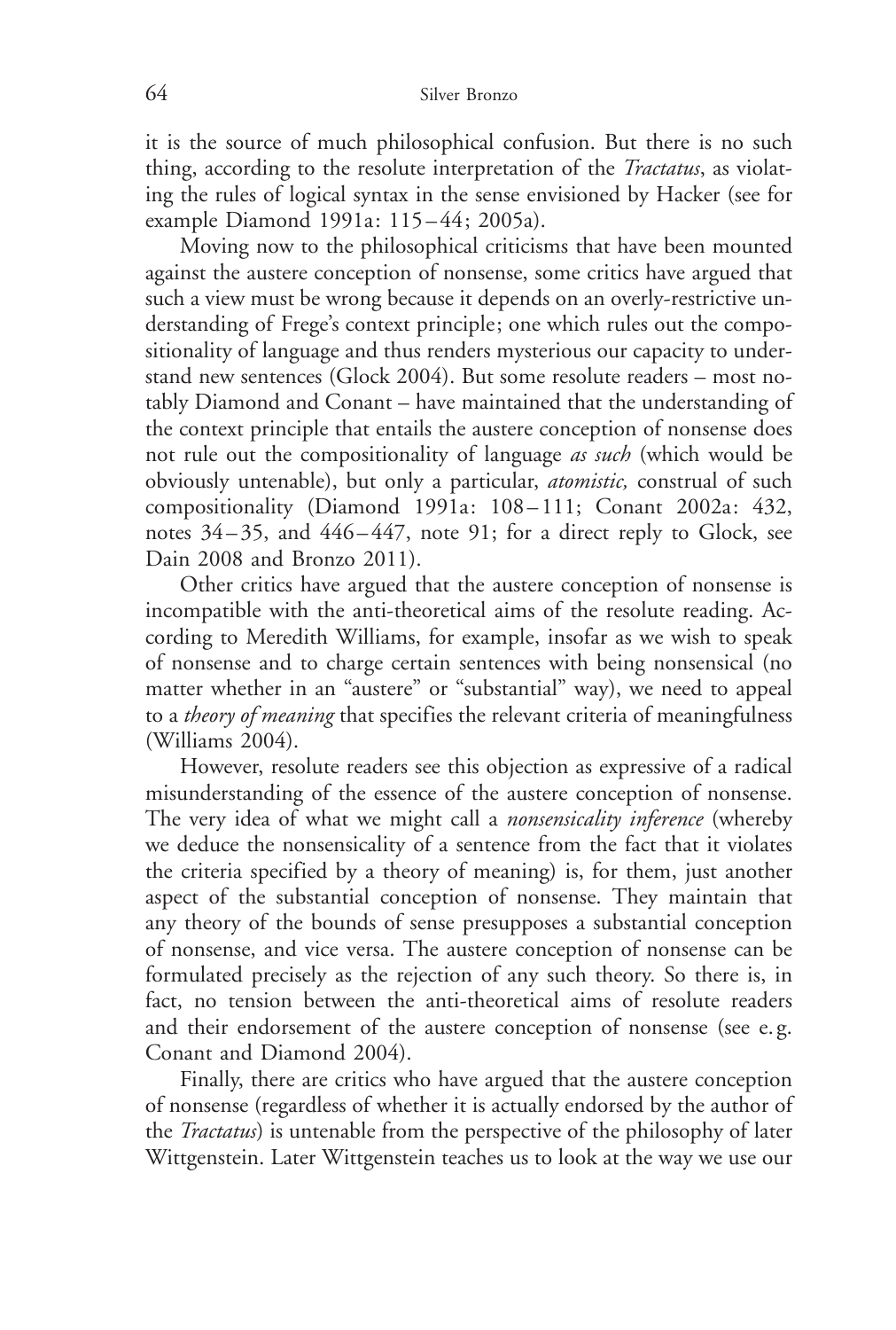words. And if we look at the way in which we use the word "nonsense", we will see that it enters our lives in a variety of different and variously related ways. There is therefore no real ground for insisting that there is, from a logical point of view, only one kind of nonsense (Reid 1998; Glock 2004). Lynette Reid, in particular, has argued that such a monist conception of nonsense depends on a dichotomy between logic and psychology (and on a preconceived idea of what can count as "logic") that the philosophy of later Wittgenstein as a whole is concerned to criticize (Reid 1998).

It is worth noting, however, that Conant and Diamond are not committed to denying that the Fregean distinction between logic and psychology undergoes a radical transformation in the philosophy of later Wittgenstein; in fact, this is a central feature of their own approach to it (Diamond 1991a:  $1-11$ ; 2003b).<sup>11</sup> It seems, then, that they can insist on the importance of this transformation, whilst continuing to maintain that, for both early and later Wittgenstein, there is no such thing as "a theory of meaning" that dictates which contents should count as legitimate and which contents should count as nonsensical – which is all they want to deny when they argue that there is, from a logical point of view, only one kind of nonsense.

#### 4.7 The ethical aim of the Tractatus

In a famous letter to the editor Ludwig von Ficker, Wittgenstein writes that the point of the Tractatus is an ethical one, and that the book draws limits to the sphere of the ethical in the only possible rigorous way, namely "from within", by not talking about the ethical at all (CLF 1979: 94-95). This statement and some remarks that appear in the last sections of the *Tractatus* – such as the 6.522, "There is indeed the inexpressible. This shows itself; it is the mystical" – might be taken to provide support for the traditional interpretations of the Tractatus: the point of the book is to communicate a set of ineffable contents that cannot be said but can only be shown – for example, ethical ones.

However, some resolute readers (most notably Diamond, Donatelli, and Conant) have argued that early Wittgenstein's conception of ethics can be correctly understood only if we avoid, at one and the same

<sup>11</sup> Diamond and Conant agree on this point with Cavell, who has described the Philosophical Investigations as the attempt to "de-psychologize psychology" (Cavell 1962: 91).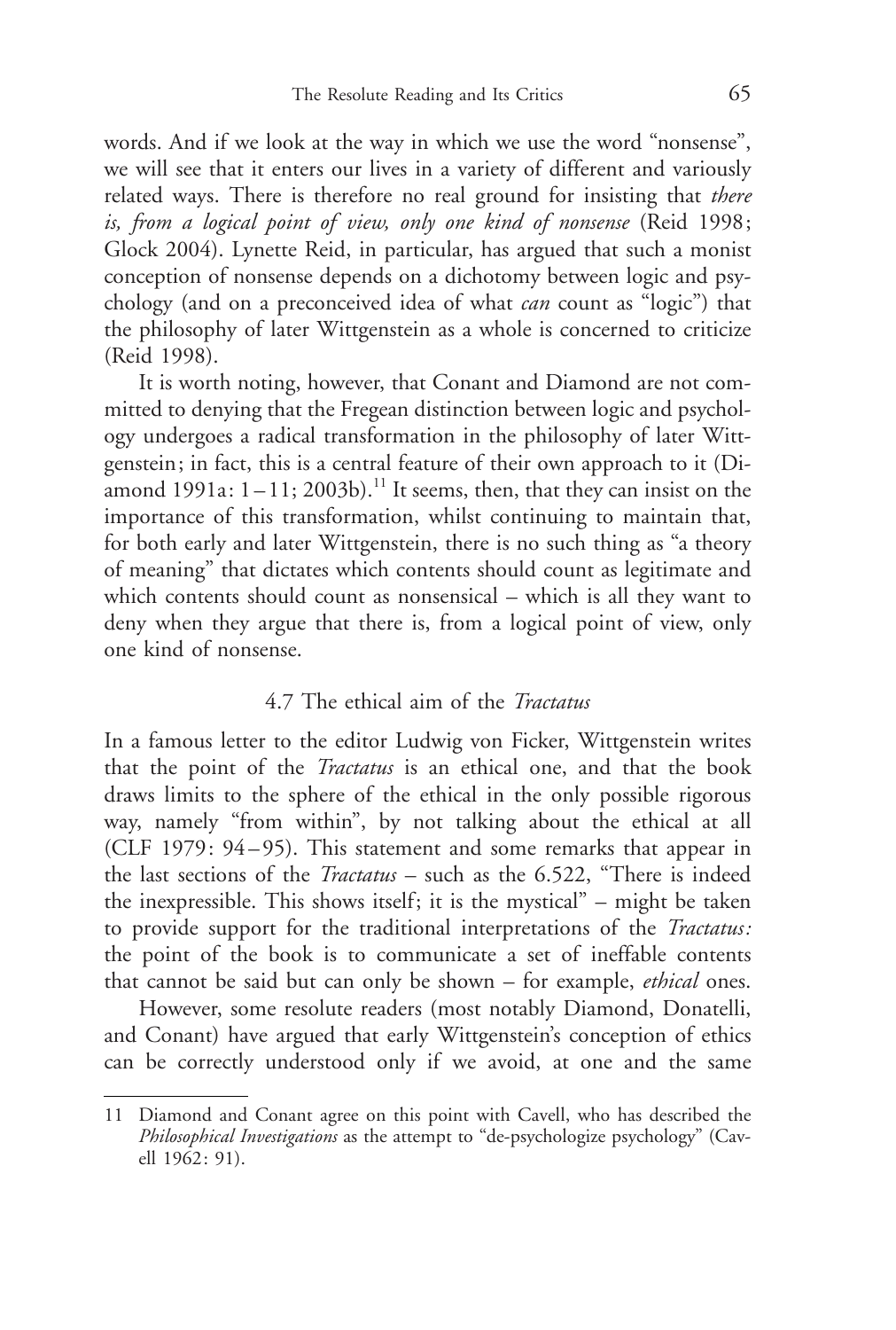time, both the ineffabilist interpretations – which construe the sphere of the ethical as a substantive body of contents – and the earlier positivist interpretations – according to which there are no effable or ineffable ethical contents, but only emotions of approval and disapproval that are expressed in ethical pseudo-propositions (Diamond 1991b, 1996, and forthcoming, a; Donatelli 1998, 2004, 2005; Conant 2005; cf. also Krebs 2001; Kremer 2001; Cahill 2004a; McManus 2006: 175 – 210).

While there is wide agreement among resolute readers about what ethics in *Tractatus* is *not*, their positive attempts to work out what ethics in the Tractatus actually is present marked differences. This is a very delicate area of the debate, to which I cannot hope to do justice here, due to constraints of space. I will simply register that according to some critics, at least some of these positive accounts (in particular that offered by Diamond) are in tension with the austere conception of nonsense (Hutto and Lipitt 1998; Vilhauer 2003; for more recent discussions of the ethical aim of the *Tractatus* that engage critically with some resolute proposals, see Venturinha 2010 and Schneider 2011).

## 5. A "middle way"?

Marie McGinn and Daniel Hutto, who are amongst the more sympathetic critics of the resolute reading, have independently advanced a putative middle way between the "metaphysical readings" of the Tractatus on the on hand, and the "therapeutic readings" on the other. They agree with Conant and Diamond that the Tractatus does not aim to put forth a theory. In particular, they argue that the *Tractatus* does not aim to put forth a metaphysical doctrine that grounds the functioning of our language in the features of an external and independent reality. However, they disagree with Conant and Diamond on the idea that the aim of the Tractatus is "purely therapeutic", and on the claim that its elucidatory propositions are logically equivalent to mere gibberish. They wonder how a piece of "mere nonsense" could ever work as an elucidation (cf. above, § 4.2). The actual aim of the *Tractatus*, according to Hutto and McGinn, is to "elucidate" the functioning of our language. This process is supposed to confer to the reader a kind of understanding. And it is this understanding that is supposed to enable the reader to dissolve the "the problems of philosophy". This approach, which is known as the "elucidatory" reading, purports to occupy a middle ground between resolute and traditional readings.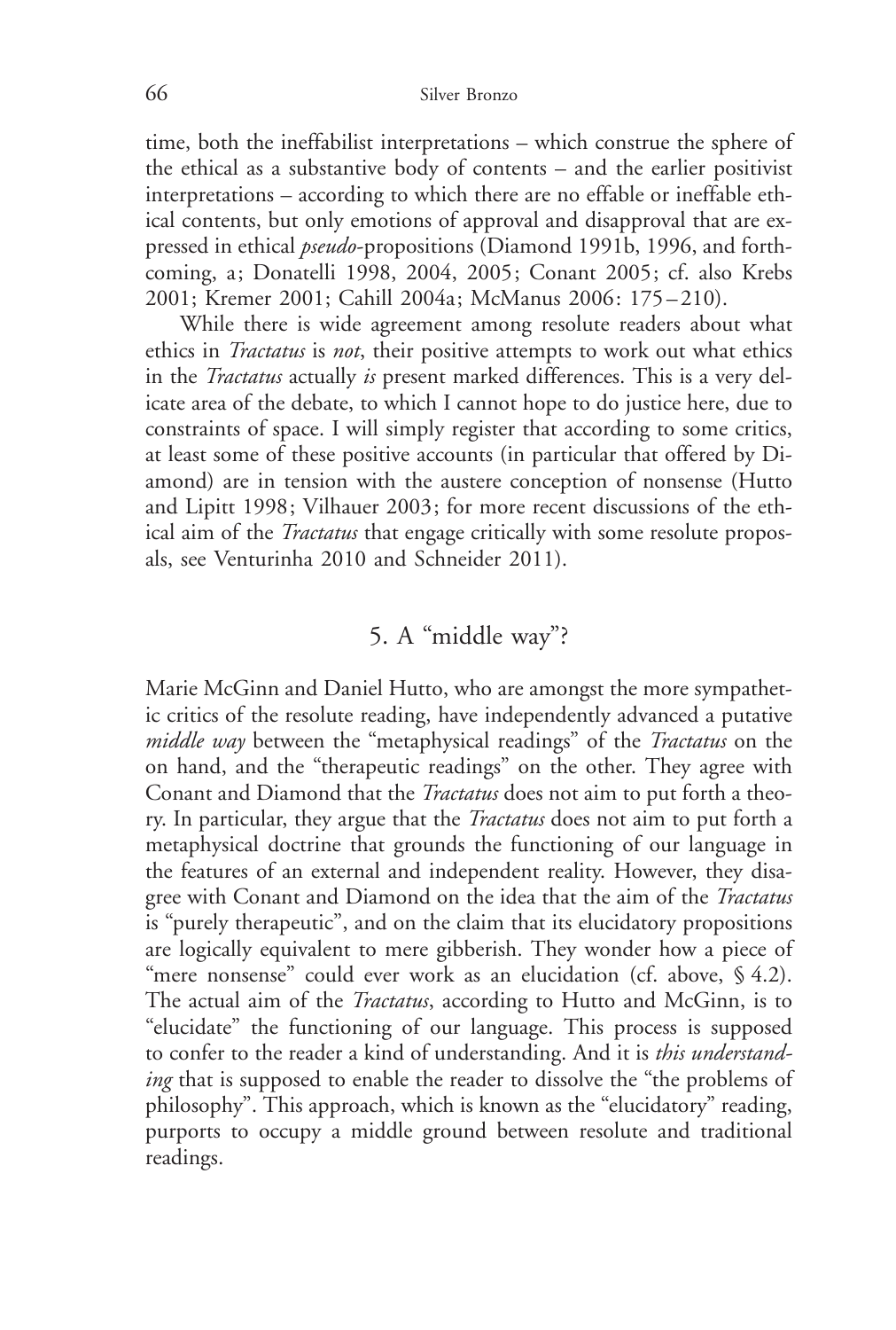In order to show that such a middle ground is actually available, the advocates of the elucidatory reading must meet two fundamental challenges. They must explain, in the first place, why a set of "elucidations" does not count after all as a philosophical theory – not as a *realist* theory, perhaps, but as a theory, say, about the necessary structure of our language. In the second place, they must provide some account of what is going on in 6.54, where Wittgenstein says – without qualification – that the propositions of his book, in order to serve as elucidations, must be eventually recognized as nonsensical.

The strategy with which elucidatory readings address the first difficulty is also their most characteristic feature: it consists in assimilating the status of the elucidatory propositions of the Tractatus to the status of "grammatical remarks" in later Wittgenstein (cf. PI 1953: 122 – 128). The suggestion is that the propositions of the Tractatus that fulfil a genuinely elucidatory function are not part of a theory because they do not give us any new information and do not express any hypothesis: rather, they simply *remind us* of what we already know in virtue of the mastery that we have of our language (McGinn 1999: 499, 512; Hutto and Lippitt 1998: 272).

As for the second difficulty, Hutto addresses it in the following way. The author of the *Tractatus* wanted to provide nothing more than elucidations; but in some cases, he fell short of his intentions: instead of "reminding us of what is obvious", he ended up imposing metaphysical requirements on our uses of language. Proposition 6.54, according to Hutto, is an expression of these requirements. For him, the Tractatus, in spite of its aspirations, remains committed to a restrictive and dogmatic conception of what may count as a legitimate proposition; and this conception, which Wittgenstein did not (at that time) regard as a substantive and potentially controversial piece of philosophical theory, forced him to classify his own elucidations as "nonsensical" (Hutto and Lippitt 1998: 274). Thus, 6.54 is not an "instruction" for reading the work that belongs to the essence of its philosophical strategy (as resolute readers maintain), but rather a "problematic conclusion" that follows from its unintentional dogmatic assumptions (ibid.: 268). To the extent that the Tractatus lives up to its own aspirations, then, 6.54 can be simply ignored. There is no real need to say that the (genuine) elucidations of the book are "nonsensical"; all we have to do is attend to the specificity of their use, to the role that they play in our language. It is taken as no accident, in this connection, that later Wittgenstein felt no pressure to call his grammatical remarks "nonsensical".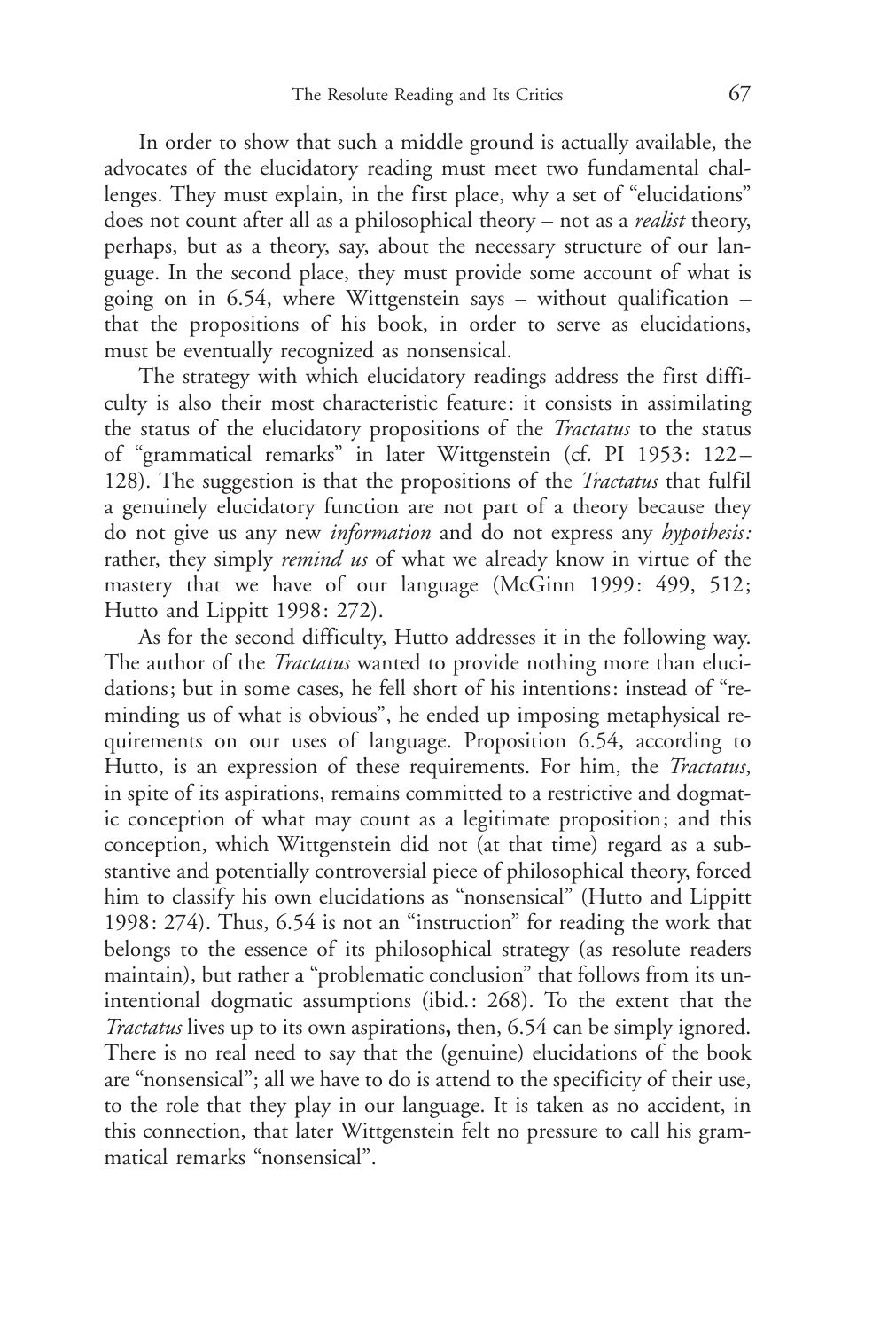McGinn is not equally explicit about this second issue,<sup>12</sup> but she seems to hold that the 6.54 is at best an infelicitous remark. According to McGinn, the elucidatory propositions are "strictly nonsensical" because they "do not express a sense" – where this appears to mean that they are nonsensical because they are neither sinnvolle nor sinnlose Sätze (McGinn 2006: 253). Moreover, they must be "thrown away" because they do not aim to constitute a body of metaphysical knowledge, but only to fulfil an "entirely transitional" function: they serve to "[lay] bare what language itself reveals", in order to dissolve the problems of philosophy. Once their intended aim is achieved, they can be simply "left behind" (ibid.: 252 – 253).

Resolute readers have responded in different ways to these proposals. Some commentators (belonging to the Jacobin camp) have argued that Hutto and McGinn end up with variants of the ineffabilist reading and fail to do justice to the specificity of the clarificatory method of the Tractatus, as described in the 6.54 (Read 2004; Hutchinson 2006; Read and Hutchinson 2006). Others commentators (closer to the Girondin camp) have argued that it is difficult to establish a substantial difference between the elucidatory readings and the interpretation defended by Diamond and Conant (Kuusela 2007). Thus resolute readers have raised doubts from opposite directions about the possibility of any genuine "middle way" between resolute and ineffabilist readings.<sup>13</sup>

# Bibliography of the literature on the resolute reading

- Baker, Gordon P.: Wittgenstein's Method: Neglected Aspects. Essays on Wittgenstein, ed. by Katherine J. Morris, Oxford 2004.
- Bastianelli, Marco: Oltre I limiti del linguaggio. Il kantismo nel Tractatus di Wittgenstein, Milano 2008.
- Benoist, Jocelyn: Entre acte et sens. Recherches sur la théorie phénoménologique de la signification, Paris 2002.
- $-$ : Les limites de l'intentionalité. Recherches phénoménologiques et analytiques, Paris 2005.

–: Sens et sensibilité, Paris 2009.

–: Concepts: introduction \$ l'analyse, Paris 2010.

<sup>12</sup> It is remarkable, in this respect, that her recent monograph on the *Tractatus* contains only a quick and somewhat evasive discussion of 6.54 (McGinn 2006:  $253 - 254$ .

<sup>13</sup> I wish to thank Piergiorgio Donatelli for many helpful comments and suggestions. Any inaccuracy or mistake is of course my sole responsibility.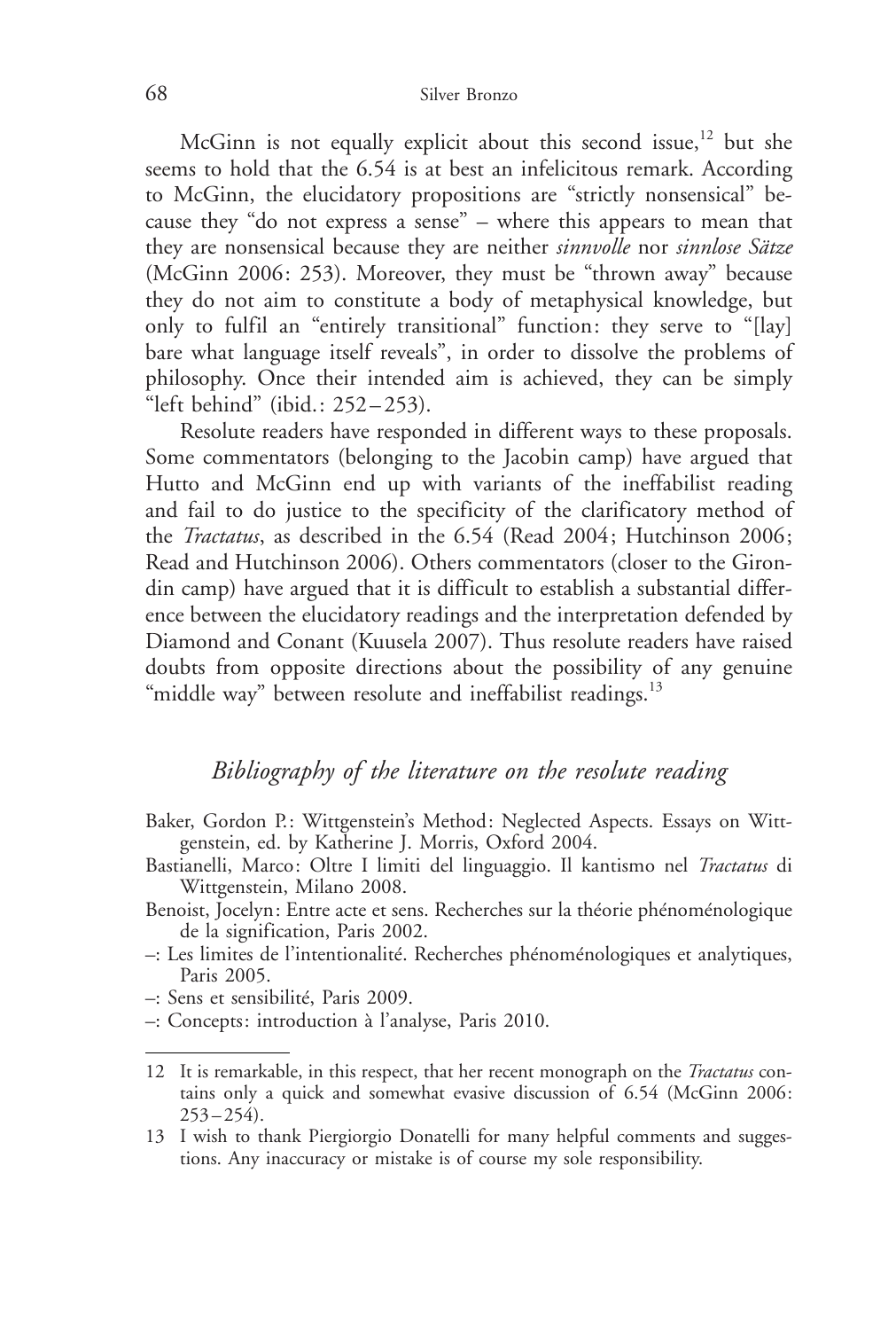- Bouveresse, Jacques: Dire et ne rien dire. L'illogisme, l'impossibilité et le nonsens, Paris 1997.
- Bronzo, Silver: Context, Compositionality and Nonsense in Wittgenstein's Tractatus, in: Rupert Read and Matthew Lavery (eds.): Beyond the Tractatus Wars. The New Wittgenstein Debate, Oxford/New York 2011.
- Cahill, Kevin: Ethics and the Tractatus: A Resolute Failure, in: Philosophy 79  $(1), 2004a.$
- –: The Tractatus, Ethics, and Authenticity, in: Journal of Philosophical Research 29, 2004b.
- Chaviré, Christiane (ed.): Lire le *Tractatus* logico-philosophicus, Paris 2009.
- Cheung, Leo K. C.: The Disenchantment of Nonsense: Understanding Wittgenstein's Tractatus, in: Philosophical Investigations 31 (3), 2008.
- Conant, James: Must We Show What We Cannot Say ?, in: Richard Fleming and Michael Payne (eds.): The Senses of Stanley Cavell, Lewisburg (PA) 1989.
- –: Introduction, in: Hilary Putnam: Realism with a Human Face, ed. by James Conant, Cambridge (MA) 1990.
- –: Throwing Away the Top of the Ladder, in: The Yale Review 79 (3), 1991.
- –: The Search for Logically Alien Thought: Decartes, Kant, Frege and the Tractatus, in: Philosophical Topics 20 (1), 1992a.
- –: Kierkegaard, Wittgenstein and Nonsense, in: Ted Cohen, Paul Guyer, and Hilary Putnam (eds.): Pursuits of Reason, Lubbock (TX) 1992b.
- –: Putting Two and Two Together: Kierkegaard, Wittgenstein and the Point of View for Their Work as Authors, in: Timothy Tessin and Mario von der Ruhr (eds.): Philosophy and the Grammar of Religious Belief, New York 1995.
- –: On Wittgenstein's Philosophy of Mathematics, in: Proceedings of the Aristotelian Society 97, 1997.
- –: Wittgenstein on Meaning and Use, in: Philosophical Investigations 21 (3), 1998.
- –: Frege and Early Wittgenstein on Elucidation, in: Alice Crary and Rupert Read (eds.): The New Wittgenstein, London/New York 2000.
- –: Coming to Wittgenstein, in: Philosophical Investigations 24 (2), 2001a.
- –: A Prolegomenon to the Reading of Later Wittgenstein, in: Ludwig Nagl and Chantal Mouffe (eds.): The Legacy of Wittgenstein: Pragmatism and Deconstruction, Frankfurt am Main/New York 2001b.
- -: Two Conceptions of Die Überwindung der Metaphysik: Carnap and Early Wittgenstein, in: Timothy McCarthy and Sean C. Stidd (eds.): Wittgenstein in America, Oxford/New York 2001c.
- –: The Method of the Tractatus, in: Erich H. Reck (ed.): From Frege to Wittgenstein. Perspectives on Early Analytic Philosophy, Oxford/New York 2002a.
- –: On Going the Bloody Hard Way in Philosophy, in: John Whittaker (ed.): The Possibilities of Sense. Essays in Honour of D. Z. Phillips, Basingstoke/New York 2002b.
- –: Why Worry about the Tractatus ?, in: Barry Stocker (ed.): Post-analytic Tractatus, Aldershot/Burlington (VT) 2004a.
- –: Introduction, in: Hilary Putnam: Words and Life, ed. by James Conant, Cambridge (MA) 2004b.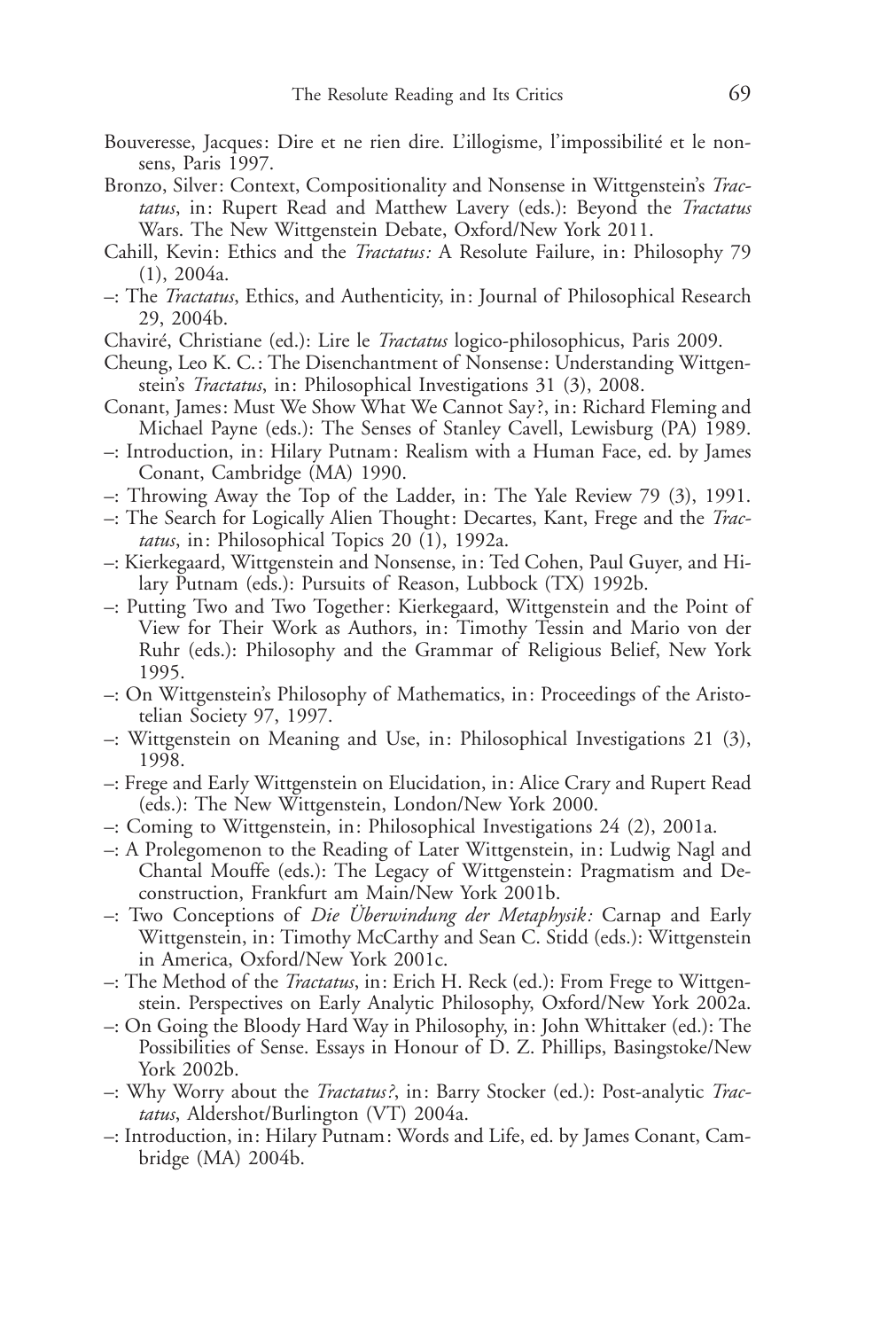- –: What Ethics in the Tractatus is not, in: Dewi Z. Phillips and Mario von der Ruhr (eds.): Religion and Wittgenstein's Legacy, Aldershot/Burlington (VT) 2005.
- –: Wittgenstein's Later Criticism of the *Tractatus*, in: Alois Pichler and Simo Säätelä (eds.): Wittgenstein: The Philosopher and His Works, 2nd ed., Frankfurt am Main/Piscataway (NJ) 2006.
- –: Mild Mono-Wittgensteinianism, in: Alice Crary (ed.): Wittgenstein and the Moral Life. Essays in Honour of Cora Diamond, Cambridge (MA) 2007.
- –: A Development in Wittgenstein's Conception of Philosophy: From 'The Method' to 'Methods', in: Stefan Tolksdorf and Holm Tetens (eds.): In Sprachspiele verstricht – oder: Wie man der Fliege den Ausweg zeigt, Berlin/New York 2010.
- –: Wittgestein's Methods, in: Oskari Kuusela and Mary McGinn (eds.): Oxford Handbook of Wittgenstein, Oxford, forthcoming.
- and Ed Dain: Throwing the Baby Out: A Reply to Roger White, in: Rupert Read and Matthew Lavery (eds.): Beyond the Tractatus Wars. The New Wittgenstein Debate, Oxford/New York 2011.
- and Cora Diamond: On Reading the *Tractatus* Resolutely, in: Max Kölbel and Bernhard Weiss (eds.): Wittgenstein's Lasting Significance, London/New York 2004.
- and Cora Diamond: Rileggere Wittgenstein, ed. by Piergiorgio Donatelli, Roma 2010.
- Costello, Diarmuid: 'Making Sense' of Nonsense: Conant and Diamond Read Wittgenstein's Tractatus, in: Barry Stocker (ed.): Post-analytic Tractatus, Aldershot/Burlington (VT) 2004.
- Cozzo, Cesare: Wittgenstein e l'oggettività della dimostrazione, in: Rivista di filosofia 95 (1), 2004.
- Crary, Alice (ed.): Wittgenstein and the Moral Life. Essays in Honour of Cora Diamond, Cambridge (MA) 2007a.
- –: Beyond Moral Judgment, Cambridge (MA) 2007b.
- and Rupert Read (eds.): The New Wittgenstein, London/New York 2000.
- Dain, Edmund: Austerity and Ineffability: A Reply to Adrian Moore, in: Philosophical Writings 30, 2005.
- –: Wittgenstein, Contextualism and Nonsense: A Reply to Hans-Johann Glock, in: Journal of Philosophical Research 33, 2008.
- Diamond, Cora: Throwing Away the Ladder: How to Read the Tractatus, in: Philosophy 63 (243), 1988, (reprinted in Diamond 1991a).
- –: The Realistic Spirit. Wittgenstein, Philosophy and the Mind, Cambridge (MA) 1991a.
- –: Ethics, Imagination, and the Method of the Tractatus, in: Richard Heinrich and Helmuth Vetter (eds.): Bilder der Philosophie, Wien 1991b, (reprinted in Crary and Read 2000).
- –: Wittgenstein, Mathematics and Ethics: Resisting the Attractions of Realism, in: Hans Sluga and David G. Stern (eds.): The Cambridge Companion to Wittgenstein, Cambridge/New York 1996.
- –: Realism and Resolution: Reply to Warren Goldfarb and Sabina Lovibond, in: Journal of Philosophical Research 22, 1997.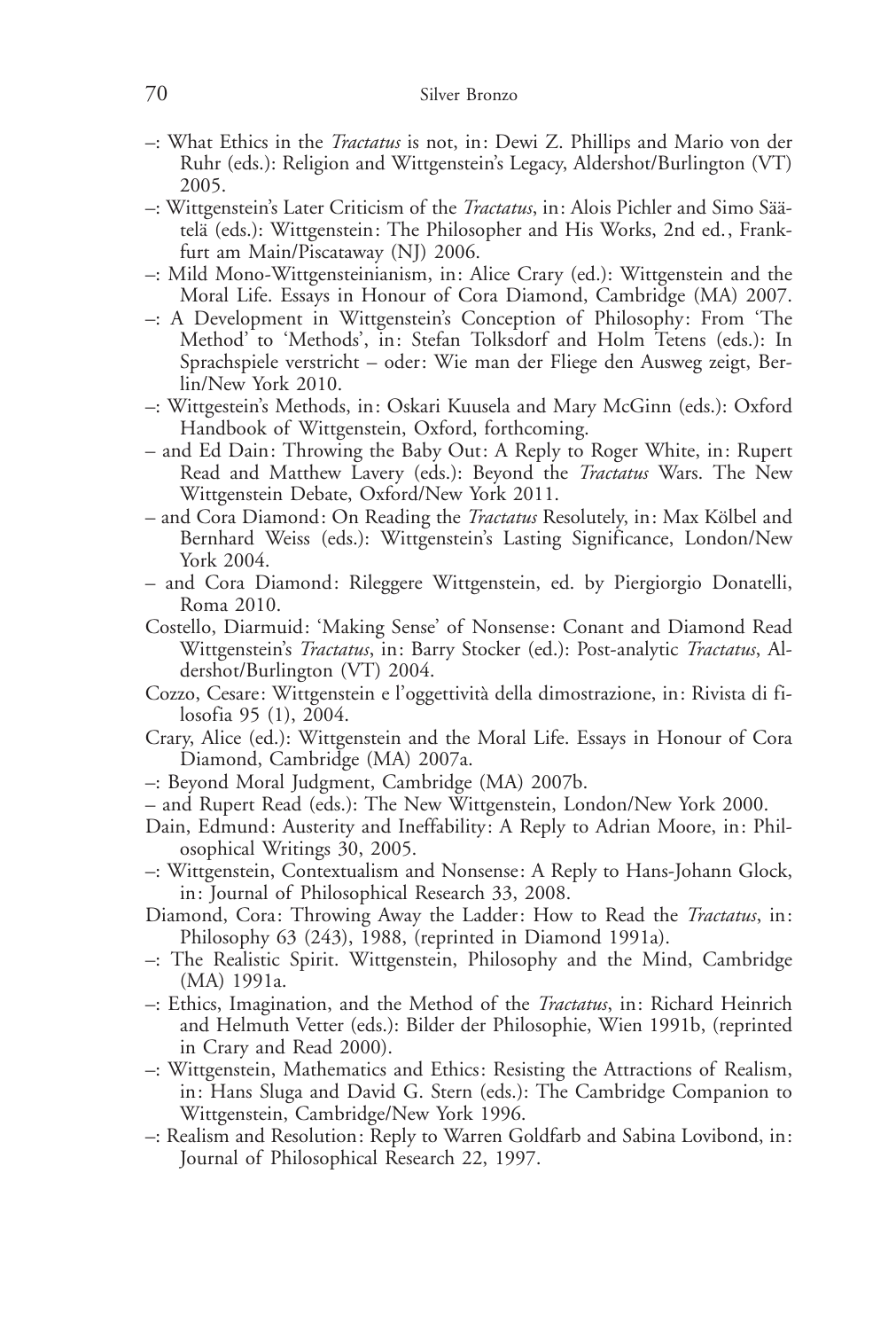- –: How Old Are These Bones ? Putnam, Wittgenstein and Verificationism, in: Proceedings of the Aristotelian Society, Supplementary Volume 73, 1999.
- –: Does Bismark have a Beetle in his Box ? The Private Language Argument in the *Tractatus*, in: Alice Crary and Rupert Read (eds.): The New Wittgenstein, London/New York 2000.
- –: Coming to Wittgenstein, in: Philosophical Investigations 24 (2), 2001.
- –: Truth Before Tarski, after Sluga, after Ricketts, after Geach, after Goldfarb, Hylton, Floyd, and Van Heijenoort, in: Erich H. Reck (ed.): From Frege to Wittgenstein. Perspectives on Early Analytic Philosophy, Oxford/New York 2002.
- –: Finding One's Way into the Tractatus, in: Sats. Northern European Journal of Philosophy 4 (2), 2003a.
- –: Unfolding Truth and Reading Wittgenstein, in: Sats. Northern European Journal of Philosophy 4 (1), 2003b.
- –: Saying and Showing: An Example from Anscombe, in: Barry Stocker (ed.): Post-analytic Tractatus, Aldershot/Burlington (VT) 2004a.
- –: Criss-Cross Philosophy, in: Erich Amereller and Eugen Fischer (eds.): Wittgenstein at Work. Method in the *Philosophical Investigations*, London/New York 2004b.
- –: Logical Syntax in Wittgenstein's Tractatus, in: The Philosophical Quarterly 55 (218), 2005a.
- –: The Gulf Between Us: Wittgenstein on Religious Belief, in: Dewi Z. Phillips and Mario von der Ruhr (eds.): Religion and Wittgenstein's Legacy, Aldershot/Burlington (VT) 2005b.
- –: Peter Winch on the Tractatus and the Unity of Wittgenstein's Philosophy, in: Alois Pichler and Simo Säätelä (eds.): Wittgenstein: The Philosopher and His Works, 2nd ed., Frankfurt am Main/Piscataway (NJ) 2006.
- –: Inheriting from Frege: The Work of Reception, as Wittgenstein Did It, in: Michael Potter and Thomas Ricketts (eds.): The Cambridge Companion to Frege, Cambridge/New York, 2010.
- –: 'We Can't Whistle It Either': Legend and Reality, in: European Journal of Philosophy 19 (3), 2011.
- –: The Tractatus and the Limits of Sense, in: Oskari Kuusela and Mary McGinn (eds.): Oxford Handbook of Wittgenstein, Oxford, forthcoming, a (already available in Italian translation in Conant and Diamond 2010).
- –: Reading the Tractatus with G. E. M. Anscombe, in: Michael Beaney (ed.): Oxford Handbook of the History of Analytic Philosophy, Oxford, forthcoming, b.
- –: What Can You Do with the General Propositional Form?, in: José L. Zalabardo (ed.): Wittgenstein's Early Philosophy, Oxford, forthcoming, c.
- –: The Hardness of the Soft: Wittgenstein's Early Thought about Skepticism, in: James Conant and Andrea Kern (eds.): Skepticism in Context, forthcoming, d.
- Donatelli, Piergiorgio: Wittgenstein e l'etica, Roma/Bari 1998.
- –: Wittgenstein, Ethics and Religion: Earlier and Later, in: Annalisa Coliva and Eva Picari (eds.): Wittgenstein Today, Padova 2004.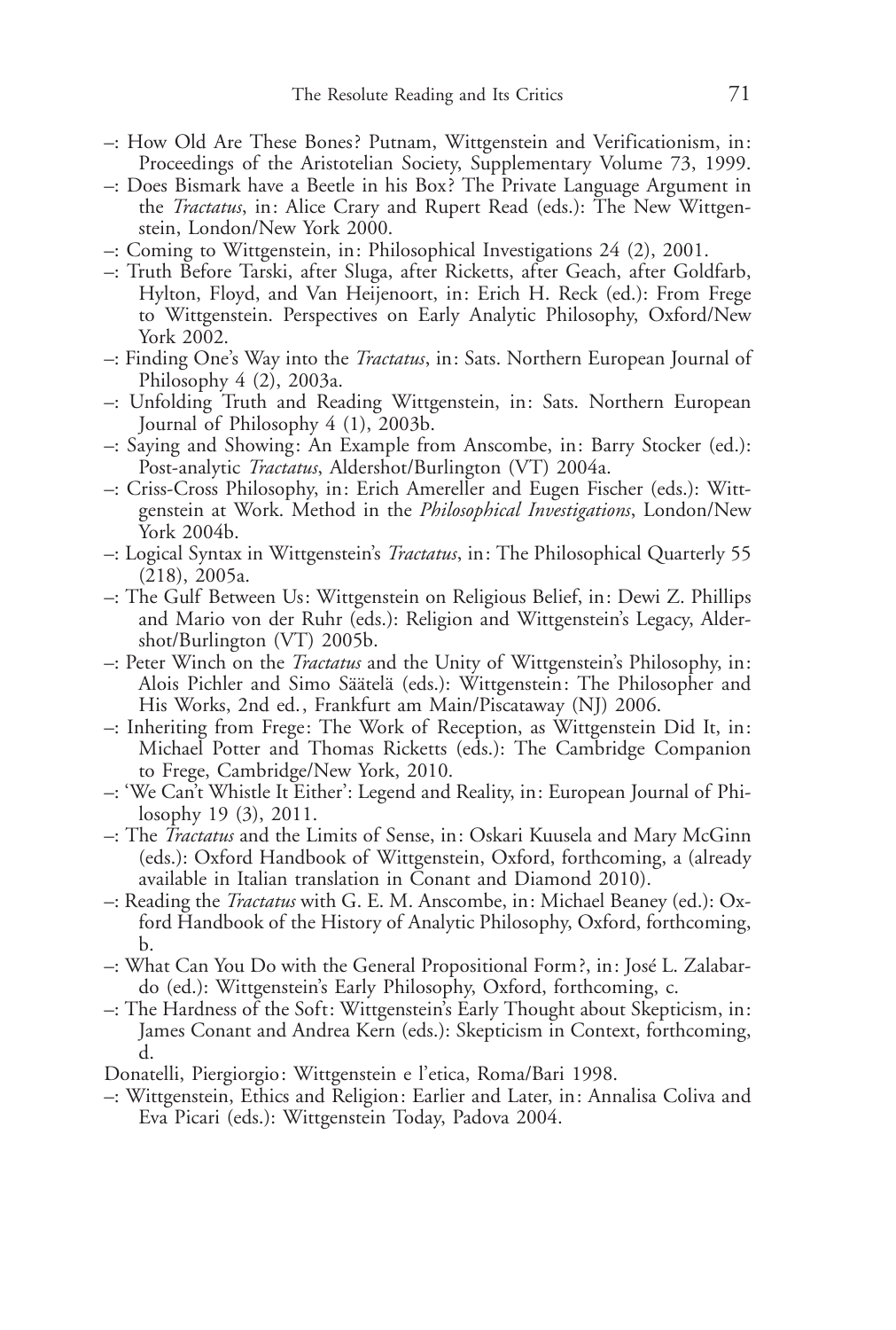- –: The Problem of 'the Higher' in Wittgenstein's Tractatus, in: Dewi Z. Phillips and Mario von der Ruhr (eds.): Religion and Wittgenstein's Legacy, Aldershot/Burlington (VT) 2005.
- –: Bringing Truth Home: Mill, Wittgenstein, Cavell and Moral Perfectionism, in: Andrew Norris (ed.): The Claim to Community. Essays on Stanley Cavell and Political Philosophy, Stanford (CA) 2006.
- –: L'etica come critica culturale in Wittgenstein, in: Paradigmi 26, 2008.
- Dreben, Burton and Juliet Floyd: Tautology: How Not to Use a Word, in: Synthese 87 (1), 1991.
- Emiliani, Alberto: The Forms of Sense, Helsinki 1999.
- –: What Nonsense Might Do: The Metaphysical Eye Opens, in: Philosophical Investigations 26 (3), 2003.
- Floyd, Juliet: Number and Ascription of Number in Wittgenstein's *Tractatus*, in: Erich H. Reck (ed.): From Frege to Wittgenstein. Perspectives on Early Analytic Philosophy, Oxford/New York 2002.
- –: Wittgenstein and the Inexpressible, in: Alice Crary (ed.): Wittgenstein and the Moral Life. Essays in Honour of Cora Diamond, Cambridge (MA) 2007.
- and Sanford Shieh (eds.): Future Pasts. The Analytic Tradition in Twentieth Century Philosophy, Oxford/New York 2001.
- Frascolla, Pasquale: Sulla cosidetta lettura risoluta del Tractatus, in: Iride (1), 2011.
- Friedlander, Eli: Signs of Sense. Reading Wittgenstein's Tractatus, Cambridge (MA) 2001.
- Gargani, Aldo Giorgio: Wittgenstein: dalla verità al senso della verità, Pisa 2003.
- –: Kierkegaard e Wittgenstein, in Carlo Ginzburg and Emanuela Scribano (eds.): Conversazioni per Aldo Gajano, Pisa 2005.
- –: Wittgenstein: musica, parola, gesto, Milano 2008.
- Gerrard, Steve: How Old Are These Bones ? Putnam, Wittgenstein and Verificationism, in: Proceedings of the Aristotelian Society, Supplementary Volume 73, 1999.
- –: One Wittgenstein ?, in: Erich H. Reck (ed.): From Frege to Wittgenstein. Perspectives on Early Analytic Philosophy, Oxford/New York 2002.
- Glock, Hans-Johann: All Kinds of Nonsense, in: Erich Amereller and Eugen Fischer (eds.): Wittgenstein at Work. Method in the Philosophical Investigations, London/New York 2004.
- –: The Influence of Wittgenstein on American Philosophy, in: Cheryl Misak (ed.): The Oxford Handbook of American Philosophy, Oxford/New York 2008.
- Goldfarb, Warren: Metaphysics and Nonsense: On Cora Diamond's The Realistic Spirit, in: Journal of Philosophical Research 22, 1997.
- $-$ : "Das Überwinden": Non-Realist Readings of Wittgenstein's *Tractatus*, in: Rupert Read and Matthew Lavery (eds.): Beyond the *Tractatus* Wars. The New Wittgenstein Debate, Oxford/New York 2011.
- Gunnarsson, Logi: Wittgensteins Leiter: Betrachtungen zum Tractatus, Berlin 2000.
- Gustafsson, Martin: Entangled Sense. An Inquiry into the Philosophical Significance of Meaning and Rules, Ph.D. Dissertation, Uppsala 2000.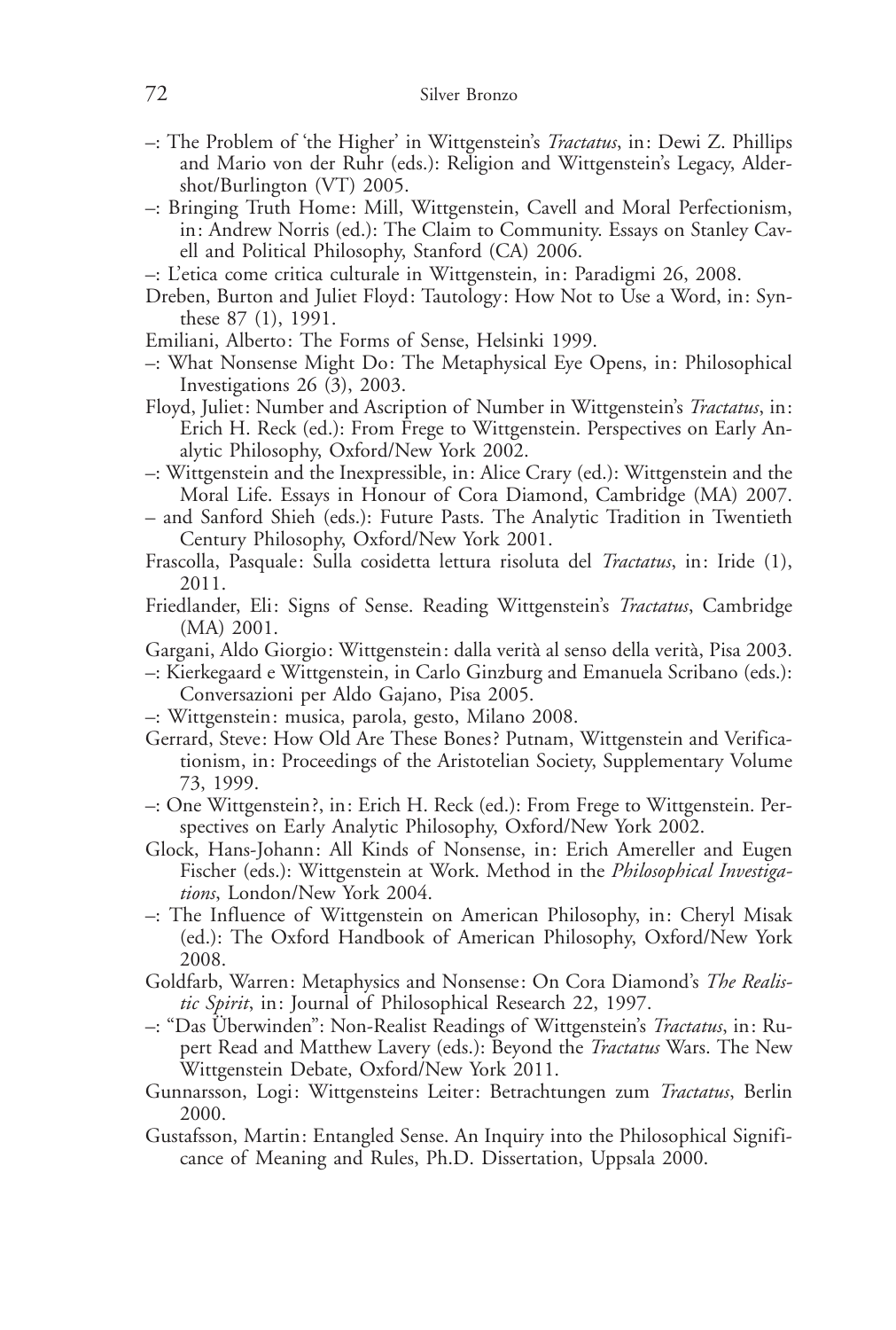- –: Travis, the Tractatus, and Truth-Conditions, in: Uppsala Philosophical Studies 52, 2003.
- –: Nonsense and Philosophical Method, in: Acta Philosophica Fennica 80, 2006.
- –: L'importanza di essere risoluti, in: Iride (1), 2011.
- Hacker, Peter M. S.: Was He Trying to Whistle it?, in: Alice Crary and Rupert Read (eds.): The New Wittgenstein, London/New York 2000.
- –: Interview with Edward Kanterian, in: Information Philosophie im Internet, November-December, 2001a (http://www.michael-funken.de/informationphilosophie/philosophie/kanterian.html).
- $-$ : Naming, Thinking, and Meaning in the *Tractatus*, in: Peter M. S. Hacker: Wittgenstein: Connections and Controversies, Oxford/New York 2001b.
- –: When the Whistling Had to Stop, in Peter M. S. Hacker: Wittgenstein: Connections and Controversies, Oxford/New York 2001c.
- –: Wittgenstein, Carnap and the New American Wittgensteinians, in: The Philosophical Quarterly 53 (210), 2003.
- –: Interview with Li Hong, in: Philosophy Now 58, 2006.
- –: Gordon Baker's Late Interpretation of Wittgenstein, in: Guy Kahane, Edward Kanterian, and Oskari Kuusela (eds.): Wittgenstein and His Interpreters. Essays in Memory of Gordon Baker, Oxford/Malden (MA) 2007.
- Hertzberg, Lars: The Sense is Where You Find It, in: Timothy McCarthy and Sean C. Stidd (eds.): Wittgenstein in America, Oxford/New York 2001.
- –: Review of Logi Gunnarsson: Wittgensteins Leiter, in: Sats. Northern European Journal of Philosophy 3 (2), 2002.
- –: Review of Alice Crary and Rupert Read: The New Wittgenstein, in: Philosophy 78 (3), 2003.
- $-$ : Trying to Keep Philosophy Honest, in: Alois Pichler and Simo Säätelä (eds.): Wittgenstein: The Philosopher and His Works, 2nd ed., Frankfurt am Main/Piscataway (NJ) 2006.
- Hintikka, Jaakko: What does the Wittgensteinian Inexpressible Express ?, in: The Harvard Review of Philosophy 11 (1), 2003.
- Hutchinson, Phil: Unsinnig: A Reply to Hutto, in: International Journal of Philosophical Studies 14 (1), 2006.
- Hutto, Daniel D.: Wittgenstein and the End of Philosophy. Neither Theory nor Therapy, Basingstoke/New York 2003 (2nd ed. 2006).
- –: More Making Sense of Nonsense: From Logical Form to Forms of Life, in: Barry Stocker (ed.): Post-analytic *Tractatus*, Aldershot/Burlington (VT) 2004.
- –: Misreadings, Clarifications and Reminders: Reply to Read and Hutchinson, in: International Journal of Philosophical Studies 14 (4), 2006.
- and John Lippitt: Making Sense of Nonsense: Kierkegaard and Wittgenstein, in: Proceedings of the Aristotelian Society 98 (3), 1998.
- Johnston, Colin: Symbols in Wittgenstein's *Tractatus*, in: European Journal of Philosophy 15 (3), 2007.
- –: Tractarian Objects and Logical Categories, in: Synthese 167 (1), 2009.
- Jolley, Kelly D.: Logic's Caretaker: Wittgenstein, Logic, and the Vanishment of Russell's Paradox, in: Philosophical Forum 35 (3), 2004a.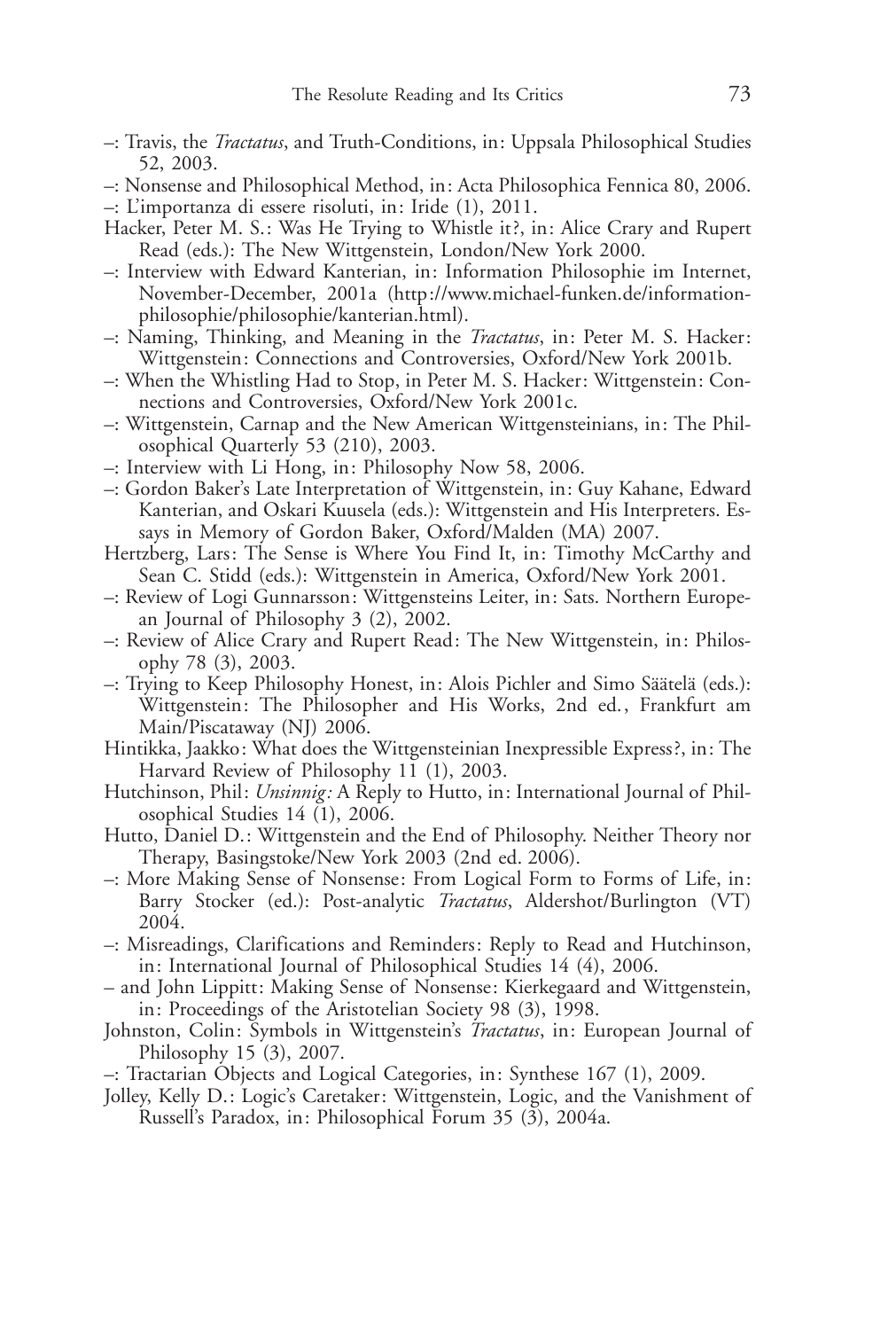- –: Frege at Therapy, in: Barry Stocker (ed.): Post-analytic Tractatus, Aldershot/ Burlington (VT) 2004b.
- –: The Concept 'Horse' Paradox and Wittgensteinian Conceptual Investigations, Aldershot/Burlington (VT) 2007.
- Kienzler, Wolfgang: Neue Lektüren von Wittgensteins Logisch-Philosophischer Abhandlung, in: Philosophische Rundschau 55, 2008a.
- –: Wittgenstein und Carnap: Klarheit oder Deutlichkeit als Ideal der Philosophie, in: Christiane Schieldknecht, Dieter Teichert and Temilo van Zantwijk (eds.): Genese und Geltung, Paderborn 2008b.
- Koethe, John: On the 'Resolute' Reading of the Tractatus, in: Philosophical Investigations 26 (3), 2003.
- Krebs, Victor: 'Around the Axis of Our Real Need': On the Ethical Point of Wittgenstein's Philosophy, in: European Journal of Philosophy 9 (3), 2001.
- Kremer, Michael: The Multiplicity of General Propositions, in: Noûs 26 (4), 1992.
- –: Contextualism and Holism in the Early Wittgenstein: from Proto-Tractatus to Tractatus, in: Philosophical Topics 25 (2), 1997.
- $-$ : The Purpose of Tractarian Nonsense, in: Noûs 35 (1), 2001.
- –: Mathematics and Meaning in the Tractatus, in: Philosophical Investigations 25 (3), 2002.
- –: To What Extent is Solipsism a Truth ?, in: Barry Stocker (ed.): Post-analytic Tractatus, Aldershot/Burlington (VT) 2004.
- –: The Cardinal Problem of Philosophy, in: Alice Crary (ed.): Wittgenstein and the Moral Life. Essays in Honour of Cora Diamond, Cambridge (MA) 2007.
- -: Russell's Merit, in: José L. Zalabardo (ed.): Wittgenstein's Early Philosophy, Oxford, forthcoming, a.
- –: The Whole Meaning of the Book of Nonsense: Introducing Wittgenstein's Tractatus, in: Michael Beaney (ed.): Oxford Handbook of the History of Analytic Philosophy, Oxford, forthcoming, b.
- Kuusela, Oskari: From Metaphysics and Philosophical Theses to Grammar: Wittgenstein's Turn, in: Philosophical Investigations 28 (2), 2005.
- –: Nonsense and Clarification in the Tractatus: Resolute and Ineffability Readings and the Tractatus' Failure, in: Acta Philosophica Fennica 80, 2006.
- –: Review of Marie McGinn: Elucidating the Tractatus, in: Notre Dame Philosophical Reviews, July 21, 2007 (http://ndpr.nd.edu/review.cfm?id=10524).
- –: The Struggle Against Dogmatism. Wittgenstein and the Concept of Philosophy, Cambridge (MA) 2008a.
- –: Review of Barry Stocker: Post-Analytic Tractatus, in: European Journal of Philosophy 16 (3), 2008b.
- –: The Dialectic of Interpretations: Reading Wittgenstein's Tractatus, in: Rupert Read and Matthew Lavery (eds.): Beyond the Tractatus Wars. The New Wittgenstein Debate, Oxford/New York 2011.
- Laugier, Sandra (ed.): Wittgenstein, métaphysique et jeu de langage, Paris 2001.
- –: Wittgenstein: les sens de l'usage, Paris 2009.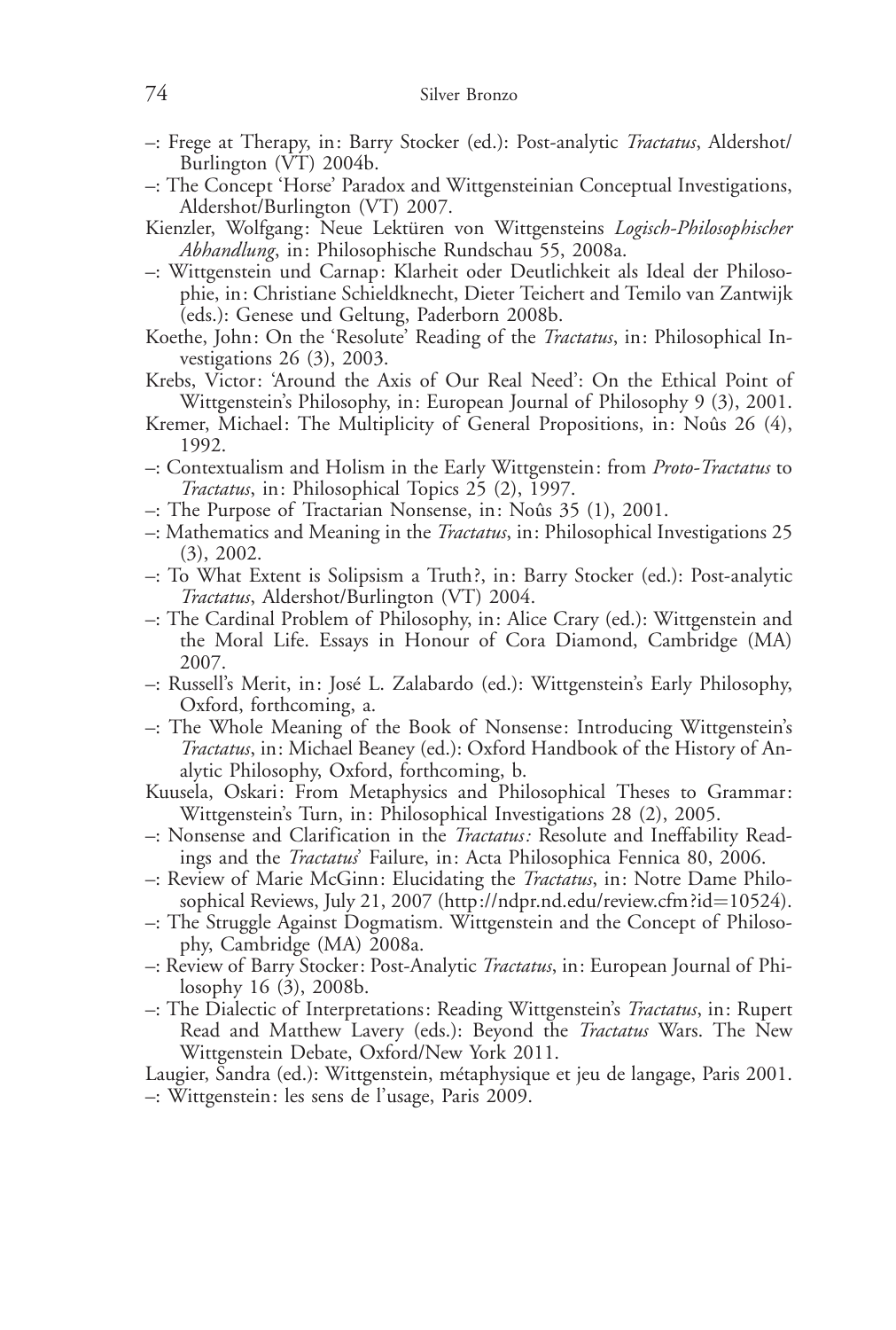- Lavery, Matthew: Toward a useful Jacobinism: A Reply to Bronzo, in: Rupert Read and Matthew Lavery (eds.): Beyond the *Tractatus* Wars. The New Wittgenstein Debate, Oxford/New York 2011.
- Lugg, Andrew: Wittgenstein's *Tractatus:* True Thoughts and Nonsensical Propositions, in: Philosophical Investigations 26 (4), 2003.
- Marconi, Diego (ed.): Guida a Wittgenstein, Roma/Bari 1997.
- McCarthy, Timothy and Sean C. Stidd (eds.): Wittgenstein in America, Oxford 2001.
- McGinn, Mary: Between Metaphysics and Nonsense: Elucidation in Wittgenstein's Tractatus, in: The Philosophical Quarterly 49 (197), 1999.
- –: Saying and Showing and the Continuity of Wittgenstein's Thought, in: The Harvard Review of Philosophy 9, 2001.
- –: Elucidating the Tractatus: Wittgenstein's Early Philosophy of Logic and Language, Oxford/New York 2006.
- McManus, Denis: Review of Alice Crary and Rupert Read: The New Wittgenstein, in: Mind 114 (453), 2005.
- –: The Enchantment of Words. Wittgenstein's Tractatus Logico-Philosophicus, Oxford/New York 2006
- Medina, José: The Unity of Wittgenstein's Philosophy. Necessity, Intelligibility, and Normativity, Albany (NY) 2002.
- –: Wittgenstein and Nonsense: Psychologism, Kantianism, and the Habitus, in: International Journal of Philosophical Studies 11 (3), 2003.
- Monk, Ray: How to Read Wittgenstein, New York 2005.
- Moore, Adrian W.: Ineffability and Nonsense, in: Proceedings of the Aristotelian Society, Supplementary Volume 77, 2003.
- Morris, Michael and Julian Dodd: Mysticism and Nonsense in the *Tractatus*, in: European Journal of Philosophy 17 (2), 2009.
- Mounce, Howard O.: Critical Notice of Alice Crary and Rupert Read: The New Wittgenstein, in: Philosophical Investigations 24 (2), 2001.
- –: Reply to Read and Deans, in: Philosophical Investigations 26 (3), 2003.
- Moyal-Sharrock, Danièle: The Good Sense of Nonsense: A Reading of Wittgenstein's Tractatus as Nonself-Repudiating, in: Philosophy 82 (1), 2007.
- Mulhall, Stephen: Wittgenstein's Private Language. Grammar, Nonsense and Imagination in Philosophical Investigations, §§ 243 – 315, Oxford/New York 2007a.
- –: Words, Waxing and Waning: Ethics in/and/of the Tractatus Logico-Philosophicus, in Guy Kahane, Edward Kanterian, and Oskari Kuusela (eds.): Wittgenstein and His Interpreters, Blackwell, Oxford/Malden (MA) 2007b.
- Narboux, Jean-Philippe: Non-sens, contresens et contre-exemple: Husserl et Wittgenstein sur les démonstrations d'impossibilité, in: Jocelyn Benoist and Sandra Laugier (eds.): Husserl et Wittgenstein. De la description de l'expérience à la phénoménologie linguistique, Hildesheim 2004.
- Nordmann, Alfred: Another New Wittgenstein: the Scientific and Engineering Background of the *Tractatus*, Perspectives on Science 10 (3), 2002.
- –: Wittgenstein's Tractatus. An Introduction, Cambridge/New York 2005.
- Ostrow, Matthew: Wittgenstein's *Tractatus*. A Dialectical Interpretation, Cambridge/New York 2001.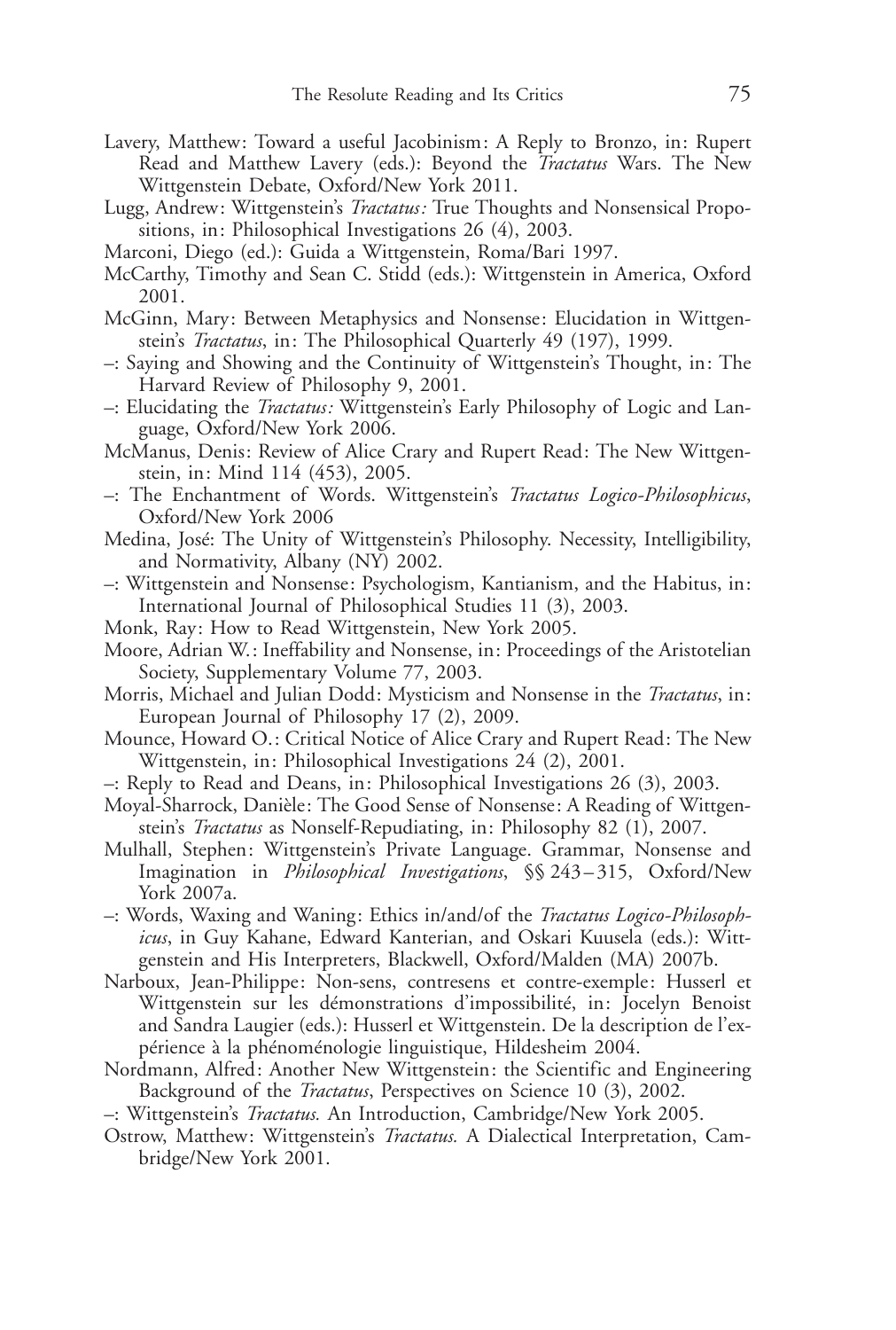- Perissinotto, Luigi: Etica, Filosofia e Nonsenso nel Tractatus di Wittgenstein, in: Il Pensiero 47 (2), 2008a.
- –: La escalera de Wittgenstein y (algunos) de sus precedents, in: Carlos Moya (ed.): Sentido y sinsentido. Wittgenstein y la critica del lengaje, Valencia, 2008b.
- Phillips, Dewi Z.: Philosophy's Cool Place, Ithaca (NY) 1999.
- (ed.): Religion and Wittgenstein's Legacy, Aldershot/Burlington (VT) 2005.
- Pichler, Alois and Simo Säätelä (eds.): Wittgenstein: The Philosopher and His Works, 2nd ed., Frankfurt am Main/Piscataway (NJ) 2006.
- Pleasants, Nigel: Nonsense on Stilts ? Wittgenstein, Ethics, and the Lives of Animals, in: Inquiry 49 (4), 2006.
- Proops, Ian: The New Wittgenstein: A Critique, in: European Journal of Philosophy 9 (3), 2001.
- –: Wittgenstein and the Substance of the World, in: European Journal of Philosophy 12 (1), 2004.
- Putnam, Hilary: Rethinking Mathematical Necessity, in Hilary Putnam: Words and Life, ed. by James Conant, Cambridge (MA), 1994.
- –: Was Wittgenstein Really an Anti-realist about Mathematics ?, in: Timothy Mc-Carthy and Sean C. Stidd (eds.): Wittgenstein in America, Oxford/New York 2001.
- Raid, Layla: L'illusion de sens. Le problème du réalism chez le second Wittgenstein, Paris 2006.
- Read, Rupert: Throwing Away the Bedrock, in: Proceedings of the Aristotelian Society 105 (1), 2004.
- –: A No-Theory ? Against Hutto on Wittgenstein, in: Philosophical Investigations 29 (1), 2006.
- –: Review of Denis McManus: The Enchantment of Words, in: Philosophy 82 (4), 2007.
- and Robert Deans: Nothing is Shown: A 'Resolute' Response to Mounce, Emiliani, Koethe and Vilhauer, in: Philosophical Investigations 26 (3), 2003.
- and Robert Deans: The Possibility of a Resolutely Resolute Reading of the Tractatus, in: Rupert Read and Matthew Lavery (eds.): Beyond the Tractatus Wars. The New Wittgenstein Debate, Oxford/New York 2011.
- and Phil Hutchinson: Review Article: Whose Wittgenstein ?, in: Philosophy 80 (313), 2005.
- and Phil Hutchinson: The Elucidatory Reading of Wittgenstein's Tractatus: A Critique of Daniel Hutto's and Marie McGinn's Reading of Tractatus 6.54, in: International Journal of Philosophical Studies 14 (1), 2006.
- and Phil Hutchinson: Review of John Cook: The Undiscovered Wittgenstein, in: Mind 117 (467), 2008.
- and Matthew Lavery (eds.): Beyond the *Tractatus* Wars. The New Wittgenstein Debate, Oxford/New York 2011.
- Reck, Erich H. (ed.): From Frege to Wittgenstein. Perspectives on Early Analytic Philosophy, Oxford/New York 2002.
- Reid, Lynette: Wittgenstein's Ladder: The Tractatus and Nonsense, in: Philosophical Investigations 21 (2), 1998.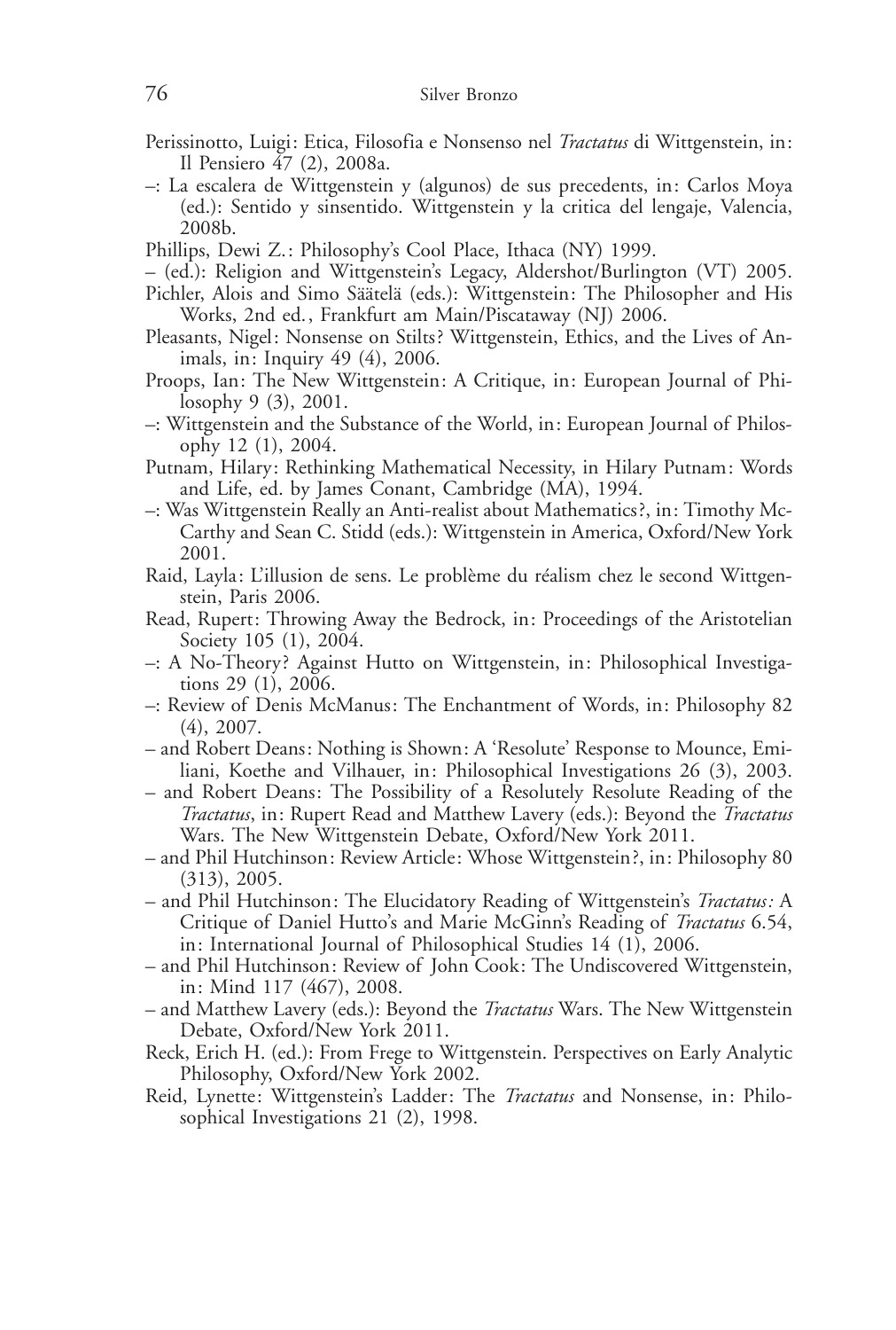- -: Review of Alois Pichler and Simo Säätela: Wittgenstein: The Philosopher and His Works, in: Philosophical Investigations 31 (2), 2008.
- Ricketts, Thomas: Frege, the Tractatus, and the Logocentric Predicament, in: Noûs 19 (1), 1985.
- –: Pictures, Logic and the Limits of Sense in Wittgenstein's Tractatus, in Hans Sluga (ed.): The Cambridge Companion to Wittgenstein, Cambridge/New York 1996.
- –: Wittgenstein against Frege and Russell, in: Erich H. Reck (ed.): From Frege to Wittgenstein. Perspectives on Early Analytic Philosophy, Oxford/New York 2002.
- Rorty, Richard: Wittgenstein and the Linguistic Turn, in: Richard Rorty: Philosophy as Cultural Politics. Philosophical Papers, vol. 4, Cambridge/New York 2007.
- Schneider, Hans Julius: Arten von Unsinn? Rezension von: Alice Crary, Rupert Read: The New Wittgenstein, in: Deutsche Zeitschrift für Philosophie 51, 2003.
- -: 'Sätze können nichts Höheres ausdrücken'. Das 'Ethische' und die Grenzen der Sprache beim frühen Wittgenstein, in: Deutsche Zeitschrift für Philosophie 58 (1), 2010.
- –: Wittgenstein's Conception of Ethics. Absolute Value and the Ineffable, in: Wittgenstein-Studien 2, Berlin/New York 2011.
- Schönbaumsfeld, Ginia: A Confusion of the Spheres. Kierkegaard and Wittgenstein on Philosophy and Religion, Oxford 2007.
- Sparti, Davide: Recensione di Alice Crary e Rupert Read: The New Wittgenstein, in: Epistemologia 24 (1), 2001.
- –: L'importanza di essere umani. Etica del riconoscimento, Milano 2003a.
- –: Filosofia come cura. La svolta terapeutica nell'interpretazione di Wittgenstein, in: Iride (1), 2003b.
- Stern, David G.: Wittgenstein's Philosophical Investigations. An Introduction, Cambridge 2004.
- $-$ : How Many Wittgensteins?, in: Alois Pichler and Simo Säätelä (eds.): Wittgenstein: The Philosopher and His Works, 2nd ed., Frankfurt am Main/Piscataway (NJ) 2006.
- Stocker, Barry (ed.): Post-analytic Tractatus, Ashgate Press, Aldershot/Burlington (VT) 2004.
- Stokhof, Martin J. B.: World and Life as One. Ethics and Ontology in Wittgenstein's Early Thought, Stanford (CA) 2002.
- –: The Architecture of Meaning: Wittgenstein's Tractatus and Formal Semantics, in: Edoardo Zamuner and David K. Levy (eds.): Wittgenstein's Enduring Arguments, London/New York 2008.
- Sullivan, Peter: On Trying to be Resolute: A Response to Kremer on the Tractatus, in: European Journal of Philosophy 10 (1), 2002.
- –: Ineffability and Nonsense, in: Proceedings of the Aristotelian Society, Supplementary Volume 77, 2003.
- -: What is the *Tractatus* About?, in: Max Kölbel and Bernhard Weiss (eds.): Wittgenstein's Lasting Significance, London/New York 2004a.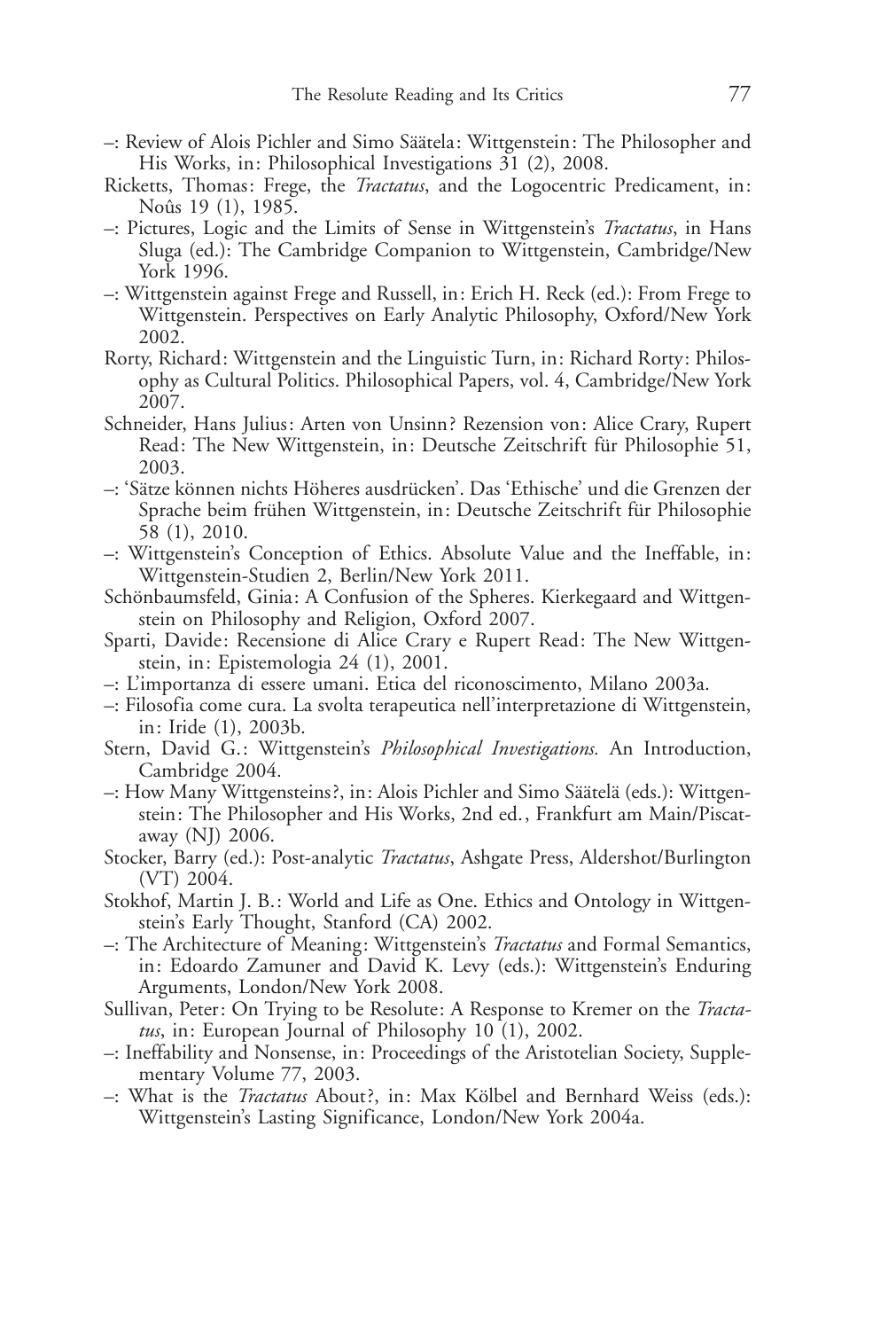- –: The General Propositional Form is a Variable (Tractatus 4.53), in Mind 113 (449), 2004b.
- Tripodi, Paolo: Dimenticare Wittgenstein. Una vicenda della filosofia analitica, Bologna 2009.
- Venturinha, Nuno: Ethics, Metaphysics and Nonsense in Wittgenstein's Tractatus, in: Wittgenstein-Studien 1, Berlin 2010.
- Vilhauer, Ben: On a Tension in Diamond's Account of Nonsense, in: Philosophical Investigations 26 (3), 2003.
- Wallgren, Thomas: Transformative Philosophy. Socrates, Wittgenstein and the Democratic Spirit of Philosophy, Lanham (MD) 2005.
- Weiner, Joan: Theory of Elucidation: The End of the Age of Innocence, in: Juliet Floyd and Sanford Shieh (eds.): Future Pasts. The Analytic Tradition in Twentieth Century Philosophy, Oxford/New York 2001.
- Weiss, Jonathan: Illusions of Sense in the *Tractatus:* Wittgenstein and Imaginative Understanding, in: Philosophical Investigations 24 (3), 2001.
- White, Roger: Wittgenstein's Tractatus Logico-Philosophicus, London 2006.
- –: Throwing the Baby Out with the Ladder: On 'Therapeutic' Readings of Wittgenstein's Tractatus, in: Rupert Read and Matthew Lavery (eds.): Beyond the Tractatus Wars. The New Wittgenstein Debate, Oxford/New York 2011.
- Williams, Meredith: Review of Peter M. S. Hacker: Wittgenstein: Connections and Controversies, in: Notre Dame Philosophical Reviews, October 9, 2002 (http://ndpr.nd.edu/review.cfm ?id=1077).
- –: Nonsense and the Cosmic Exile: The Austere Reading of the Tractatus, in: Max Kölbel and Bernhard Weiss (eds.): Wittgenstein's Lasting Significance, London/New York 2004.
- Winch, Peter: Persuasion, in: Midwest Studies in Philosophy 17, 1992.
- –: Discussion of Malcolm's Essay, in: Norman Malcolm: Wittgenstein: A Religious Point of View ?, ed. with a response by Peter Winch, Ithaca (NY) 1994.
- Witherspoon, Ed: Conceptions of Nonsense in Carnap and Wittgenstein, in: Alice Crary and Rupert Read (eds.): The New Wittgenstein, London/New York 2000.
- Worthington, Bernard A.: Conant, Diamond and *Tractatus* 6.54, in: Wittgenstein-Studien 1, Berlin/New York 2010.
- Wright, George H. von: Remarks on Wittgenstein's Use of the Terms "Sinn", "sinnlos", "unsinnig", "wahr", and "Gedanke" in the Tractatus, in: Alois Pichler and Simo Säätelä (eds.): Wittgenstein: The Philosopher and His Works, 2nd ed., Frankfurt am Main/Piscataway (NJ) 2006.

### Bibliography of the other works cited in the article

- Anscombe, G. Elizabeth M.: The Reality of the Past, in: Max Black (ed.): Philosophical Analysis, Ithaca (NY) 1950, (reprinted in G. E. M. Anscombe: Metaphysics and the Philosophy of Mind. Collected Philosophical Papers, vol. 2, Oxford 1983).
- –: An Introduction to Wittgenstein's Tractatus, Hutchinson, London 1959.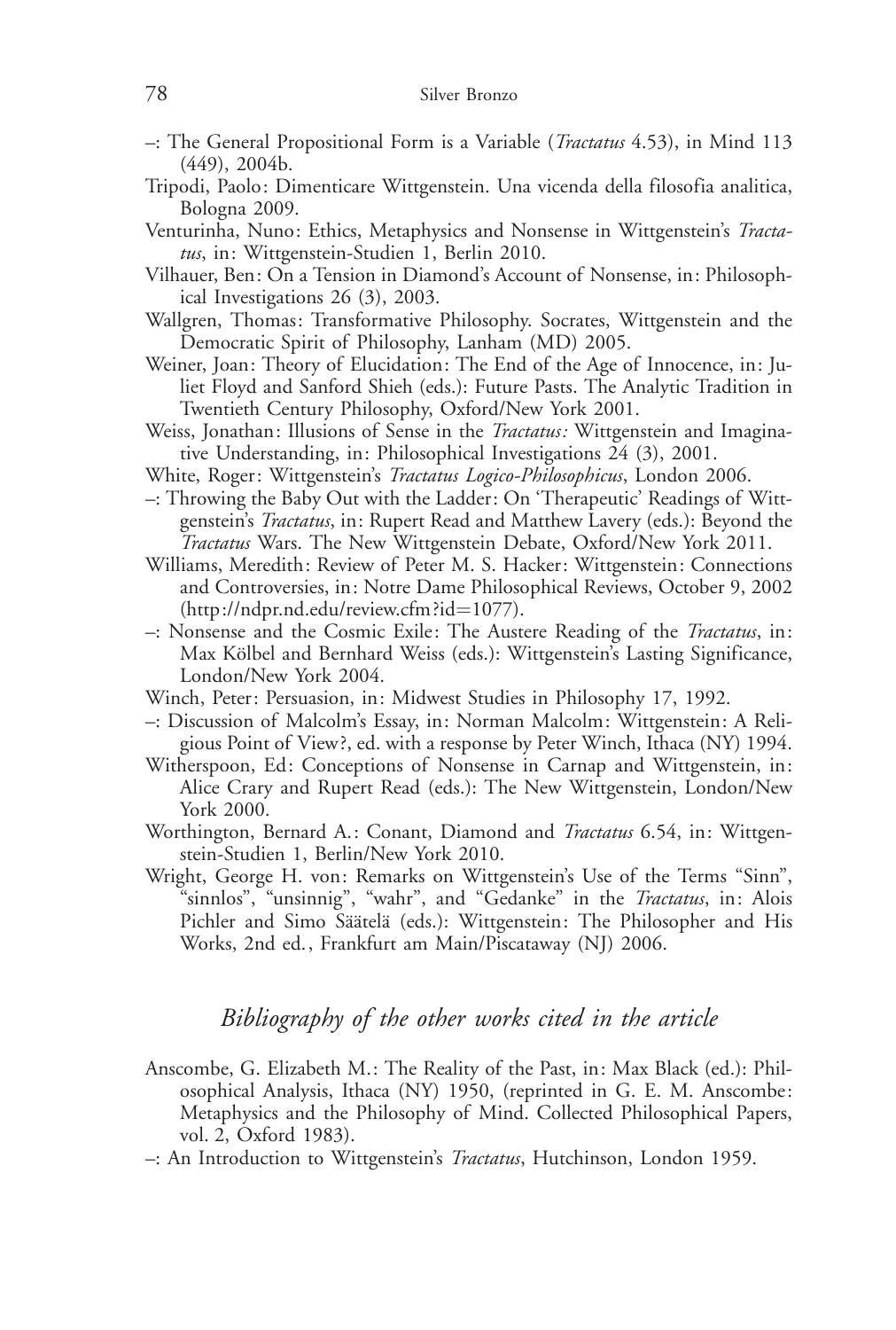- Carnap, Rudolf: Überwindung der Metaphisik dürch Logische Analyse der Sprache, in: Erkenntnis 2, 1932.
- –: On the Character of Philosophic Problems, in: Philosophy of Science 1 (1), 1934a.
- –: Logische Syntax der Sprache, Wien 1934b.
- Cavell, Stanley: The Availability of Wittgenstein's Later Philosophy, in: The Philosophical Review 71 (1), 1962, (reprinted in Stanley Cavell: Must We Mean What We Say? A book of Essays, 2nd updated ed., New York 2002).
- –: The Claim of Reason. Wittgenstein, Skepticism, Morality and Tragedy, Oxford/New York, 1979.
- Fogelin, Robert: Wittgenstein, London/Boston 1976 (2nd ed. 1987).
- Geach, Peter: Saying and Showing in Frege and Wittgenstein, in: Acta Philosophica Fennica 28, 1976.
- Glock, Hans-Johann: A Wittgenstein Dictionary, Oxford/Malden (MA) 1996.
- Hacker, Peter M. S.: Insight and Illusion, Oxford 1972 (2nd ed. 1986).
- Ishiguro, Hidé: Use and Reference of Names, in: Peter Winch (ed.): Studies in the Philosophy of Wittgenstein, London/New York 1969.
- Kenny, Anthony: Wittgenstein, Cambridge (MA) 1973 (rev. ed. 2006).
- McDowell, John: Non-Cognitivism and Rule-Following, in: Steven Holtzman and Christopher Leich (eds.): Wittgenstein: To Follow a Rule, London/Boston 1981 (reprinted in Crary and Read 2000).
- McGuinness, Brian: The So-called Realism of Wittgenstein's Tractatus, in: Irwing Block (ed.): Perspectives on the Philosophy of Wittgenstein, Oxford 1981.
- –: Wittgenstein: A Life. Young Ludwig 1889 1921, University of California Press, Berkeley (CA) 1998.
- Monk, Ray: Ludwig Wittgenstein: The Duty of Genius, New York 1990.
- Pears, David: The False Prison. A Study of the Development of Wittgenstein's Philosophy, 2 voll., Oxford 1987.
- Rhees, Rush: The Philosophy of Wittgenstein, in: Ratio 8, 1966 (reprinted in Rush Rhees: Discussions of Wittgenstein, London 1970).
- Stern, David G.: Wittgenstein on Mind and Language, New York 1995.
- Winch, Peter: Introduction: The Unity of Wittgenstein's Philosophy, in: Peter Winch (ed.): Studies in the Philosophy of Wittgenstein, London/New York 1969.